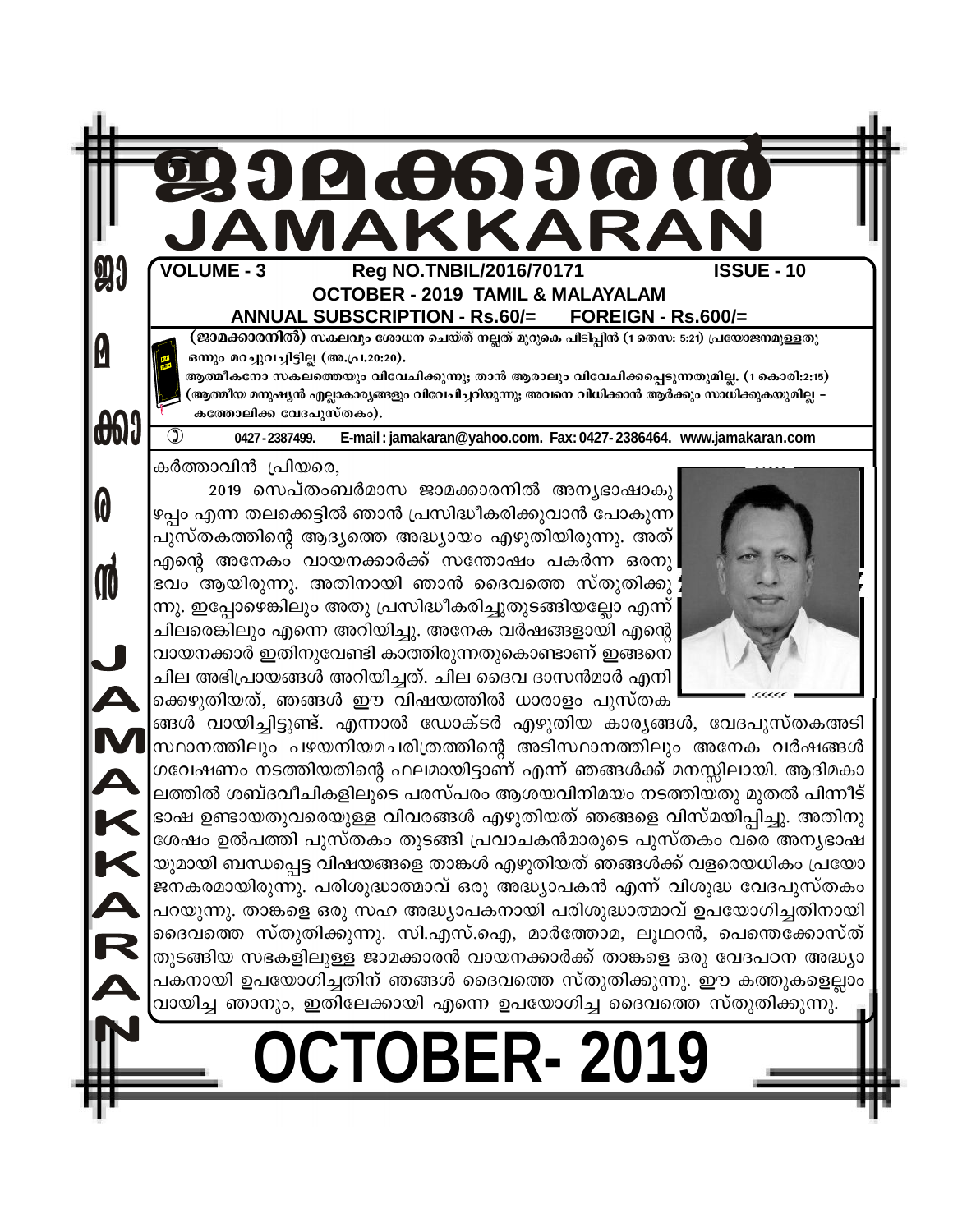#### October 2019 www.jamakaran.com

ജാമക്കാരൻ

അന്യഭാഷാ കുഴപ്പം മുഴുവനും ജാമക്കാരൻ മാസികയിൽ പ്രസിദ്ധീകരിച്ചു കഴി യുന്നതുവരെ മറ്റു ലേഖനങ്ങളോ ദൈവവേലയെക്കുറിച്ചുള്ള ഫോട്ടോ വിവരങ്ങളോ ചോദ്യഉത്തരപംക്തികളോ മാസികയിൽ ഉൾപ്പെടുത്തേണ്ടതില്ല എന്ന് ഞാൻ തീരു മാനിച്ചു. പഴയ ജാമക്കാരനിൽ അന്യഭാഷയെക്കുറിച്ച് ചെറിയ ചെറിയ ഭാഗങ്ങ ളായി ഞാൻ പ്രസിദ്ധീകരിച്ചിരുന്നു. അവയെല്ലാം വായിച്ച പഴയ വായനക്കാർക്ക് ഈ വിഷയത്തെക്കുറിച്ച് ഇപ്പോൾ വീണ്ടും എഴുതുമ്പോൾ മുഷിച്ചിൽ തോന്നുന്നു ണ്ടായിരിക്കും. എന്നാൽ പുതിയ വായനക്കാർ ധാരാളം വർദ്ധിച്ചതുകൊണ്ട്, അവരും ഈ വിഷയത്തെക്കുറിച്ച് അറിയണം എന്നു മനസ്സിലാക്കിക്കൊണ്ടാണ് ഞാൻ ഇപ്പോൾ ഈ വിഷയം വീണ്ടും എഴുതുന്നത്.

 $\Box$ 2019 സെപ്റ്റംബർമാസ ജാമക്കാരനിൽ അന്യഭാഷയെക്കുറിച്ചുള്ള ആദ്യ അദ്ധ്യായം പ്രസിദ്ധീകരിച്ചതിനെത്തുടർന്ന് എന്റെ വായനക്കാരിൽ പലരും തങ്ങൾ എനിക്ക് അയച്ചുതന്നിരുന്ന സാമ്പത്തിക സഹായം വർദ്ധിപ്പിക്കുകയുണ്ടായി. ഇനിയും ധാരാളം പേർക്ക് ഈ മാസിക പ്രയോജനപ്പെടണം എന്ന ആഗ്രഹത്തോടെയാണ് അവർ എല്ലാവരും തുക വർദ്ധിപ്പിച്ചത്. ഇതുതന്നെയാണ് പരിശുദ്ധാത്മാവിന്റെ പ്രവർത്തനം എന്നു പറയുന്നത്. നിങ്ങളെ അതിനുവേണ്ടി പ്രേരിപ്പിച്ചതു തന്നെ പരിശുദ്ധാത്മാവിന്റെ പ്രവർത്തനമാണ്. ദൈവത്തിന് സ്തോത്രം.

നിങ്ങൾ ചോദിക്കുന്നതിനു മുൻപുതന്നെ നിങ്ങളുടെ ആവശ്യം ഇന്നതെന്ന് □. കർത്താവ് അറിയുന്നു എന്ന വേദവചന പ്രകാരം എന്റെ ദൈവവേലയ്ക്കും മാസി കയുടെ പ്രസിദ്ധീകരണത്തിനുമുള്ള സാമ്പത്തിക ചെലവുകൾ വർദ്ധിക്കുന്തോറും അതിനുതക്കവണ്ണം സാമ്പത്തിക സഹായങ്ങൾ വർദ്ധിപ്പിക്കുന്നതിൽ കർത്താവ് നടത്തുന്ന ഇടപെടലുകൾക്ക് ഞാൻ ദൈവത്തെ സ്തുതിക്കുന്നു.

- $\Box$ സെപ്റ്റംബർമാസ ജാമക്കാരൻ വെബ്സൈറ്റിലും ഇ–മെയിലിലും വായിച്ചറിഞ്ഞ തിൽകുടി ധാരാളം പുതിയ വായനക്കാരെ ദൈവം എനിക്കുതന്നു. ക്രിസ്തീയ ലൈബ്രറികൾക്കും ബൈബിൾ കോളേജുകൾക്കും അയച്ചുകൊണ്ടിരുന്ന ഓരോ കോപ്പികൾക്കു പകരമായി 6 വീതം കോപ്പികൾ കൂടുതലായി അയച്ചുതരണമെന്ന് അവർ ആവശ്യപ്പെടുന്നു. ദൈവനാമം മഹത്വപ്പെടട്ടെ.
- $\Box$ നിങ്ങൾ അയച്ചുതന്ന എല്ലാ സാമ്പത്തിക സഹായങ്ങൾക്കും നന്ദി അർപ്പിക്കുന്നു.
- എന്റെ ഗുജറാത്ത് ദൈവവേല വളരെ അനുഗ്രഹപ്രദമായിരുന്നു. ഇനി  $\Box$ കർണ്ണാടക, ആന്ധ്രാപ്രദേശ്, തെലുങ്കാന തമിഴ്നാട്ടിലും, കേരള, സംസ്ഥാനങ്ങളിലും ക്രമീകരിക്കപ്പെട്ട എല്ലാ യോഗങ്ങളിലും തീരുമാനിക്കപ്പെട്ട തീയതികളിൽ പങ്കെടുക്കും.
- □ വടക്കേ ഇൻഡ്യ ദൈവവേലയ്ക്കായി പോയിരുന്നതുകൊണ്ട് നിങ്ങൾ അയച്ച ധാരാളം കത്തുകൾക്കും മെയിലുകൾക്കും മറുപടി അയച്ചില്ല. യഥാസമയം നിങ്ങളുടെ എല്ലാ കത്തുകൾക്കും പ്രാർത്ഥിച്ച് മറുപടി അയയ്ക്കും. ദൈവം നമ്മെ ഏവരെയും അനുഗ്രഹിക്കുമാറാകട്ടെ

Dr. പുഷ്പരാജ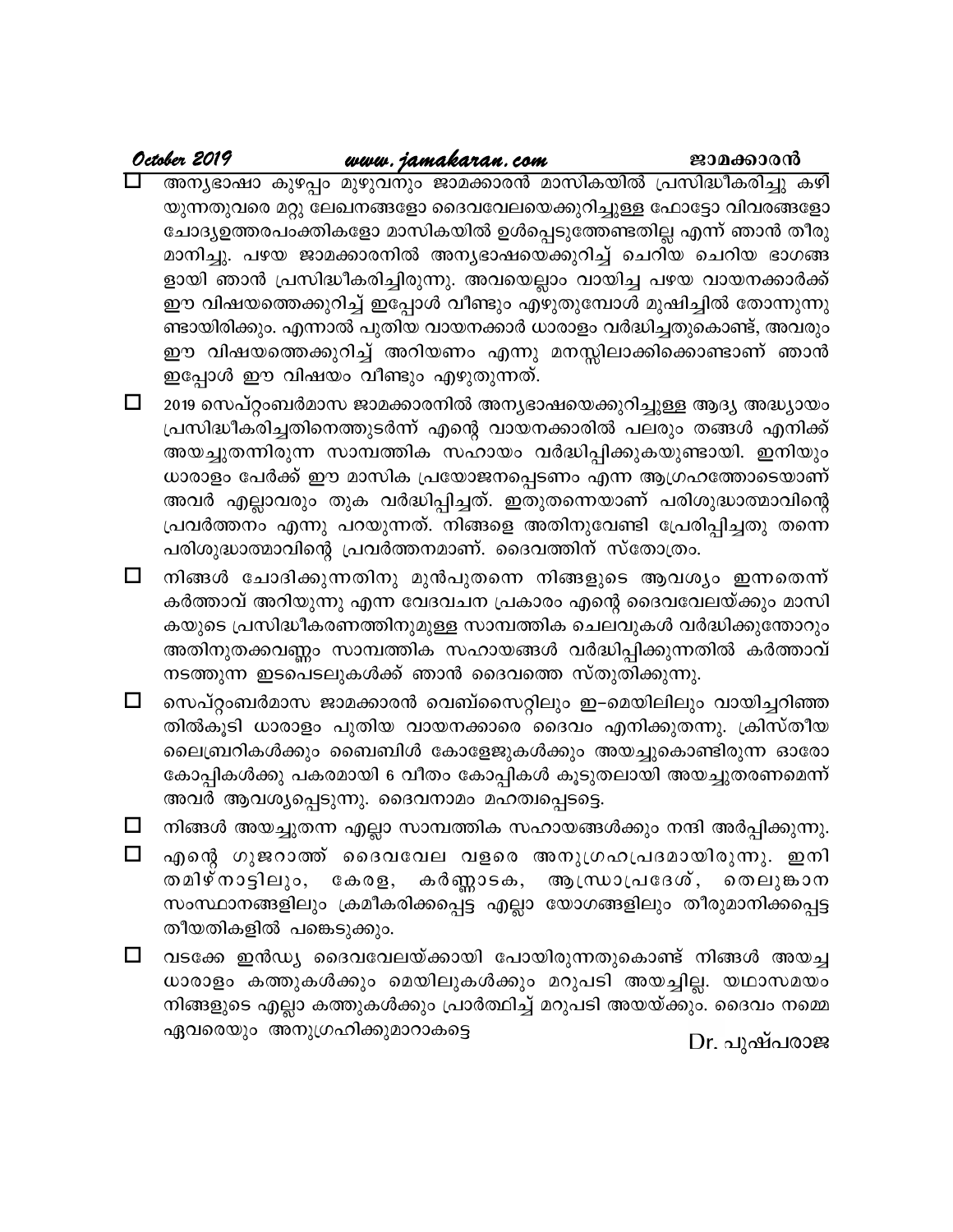ഒരു ജാമക്കാരൻ പ്രസിദ്ധീകരണം  $((\Delta M) \cup \Delta M) \cdot Dr.$  പുഷ്പരാജ്, സേലം–5) പ്രസാധക കുറിപ്പ്

തമിഴ്നാട്ടിൽ കള്ളദൈവവേലക്കാരുടെ കൂട്ടം ധാരാളം ഉണ്ട്. അവർ ഡോ. പുഷ്പരാജ് ആയ എന്നെക്കുറിച്ച് എഴുതുമ്പോഴും സംസാരിക്കുമ്പോ ഴും, ഡോ. പുഷ്പരാജ് അവർകൾക്ക് പരിശുദ്ധാ

പ്രസാധകൻ :  $Dr.$  പുഷ്പരാജ് ത്മാവിന്റെ അനുഭവം ഇല്ല എന്നും അദ്ദേഹം പരി ശുദ്ധാത്മാവിന് വിരോധമായി സംസാരിക്കുന്ന ആളാണ് എന്നും പറ ഞ്ഞുകൊണ്ടേയിരിക്കുന്നു. അതുകൊണ്ട് പെന്തുക്കോസ്ത് സഭകളിലെ ആരും ജാമക്കാരൻ മാസിക വായിക്കുവാൻ പാടില്ല എന്നും, ആരെങ്കിലും വായിച്ചാൽ അവർക്ക് ദൈവീകശാപം വരും എന്നും അവരെ ഭീഷണി പ്പെടുത്തിവച്ചിരിക്കുന്നു. ഇവരെല്ലാം 1 കൊരി :14:1–ാം വചനപ്രകാരം ഞങ്ങൾ അന്യഭാഷ സംസാരിക്കുന്നു എന്നു അന്യഭാഷയിൽ ദൈവ ത്തോടു സംസാരിക്കുന്നു എന്നും പറഞ്ഞ് വിശ്വാസികളെ വിശ്വസിപ്പി ക്കുന്നു. പക്ഷേ, തങ്ങൾ സംസാരിക്കുന്ന ഭാഷ, അത് യഥാർത്ഥ ഭാഷയാ ണോ, ആ ഭാഷയ്ക്ക് അർത്ഥമുണ്ടോ എന്നുപോലും ചിന്തിക്കുവാൻ ഇഷ്ടപ്പെടുന്നില്ല.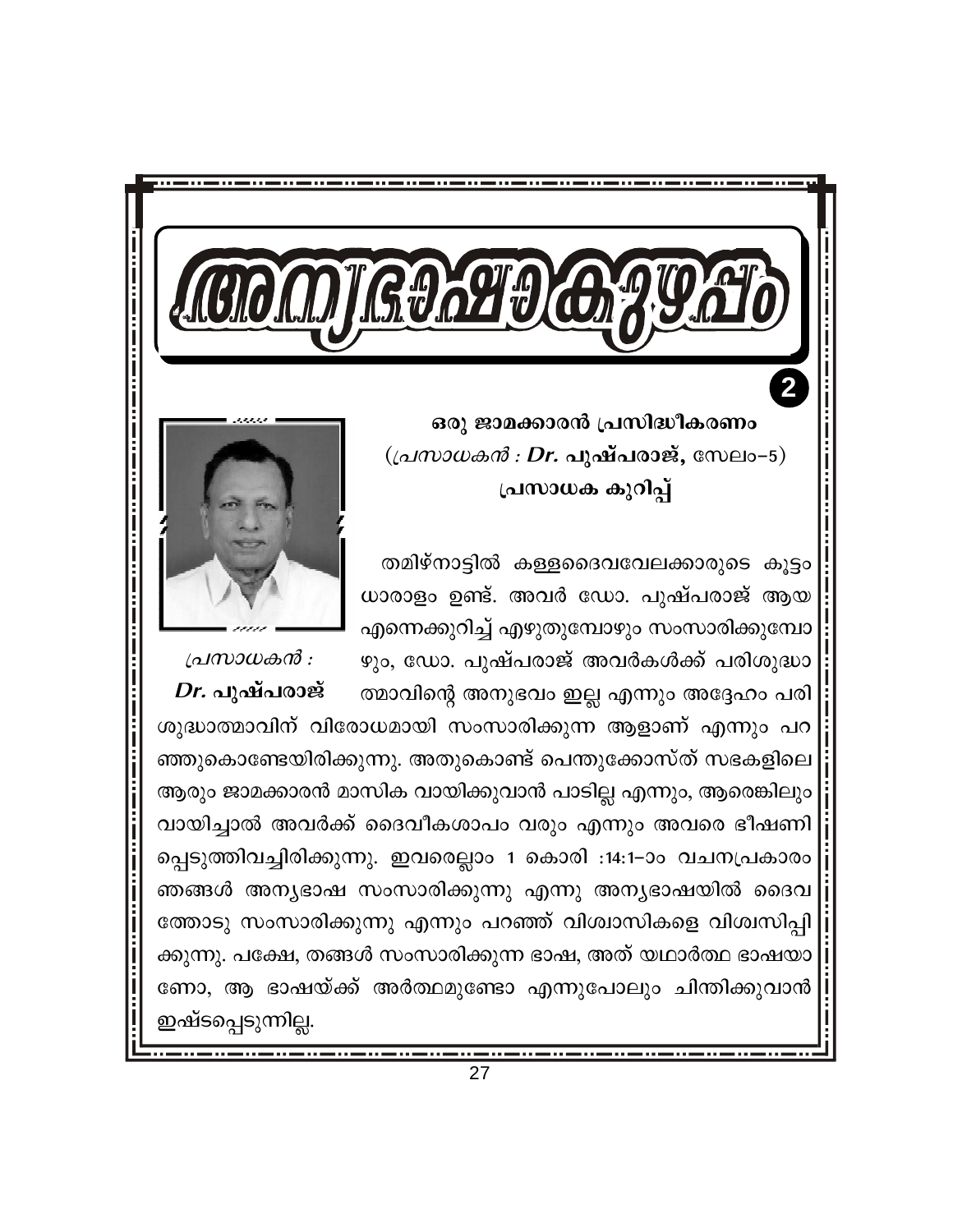### അനൃഭാഷ സംസാരിക്കുവാൻ ശ്രമിച്ച

### എന്റെ ആരംഭകാല അനുഭവം

1964–ാം വർഷം ഞാൻ രക്ഷിക്കപ്പെട്ടു. അതിനുശേഷം എന്റെ മാനസാ ന്തര അനുഭവത്തിന്റെ സാക്ഷ്യം തെരുവീഥികളിൽ അറിയിച്ച ആരംഭകാലം. അന്ന് എനിക്ക് പ്രാർത്ഥിക്കുന്ന ആത്മീയകൂട്ടായ്മ ഉണ്ടായിരുന്നു. ഉന്നത ഉദ്യോ ഗസ്ഥന്മാർ അടങ്ങിയ അഞ്ചാറുപേർ ആത്മീയ സുഹൃത്തുകളായി ഓരോ വ്യാഴാചയും സ്കൂൾ മൈതാനത്തിൽ ഒത്തുചേർന്ന് ഞങ്ങൾ പ്രാർത്ഥിക്കും. ആ കൂട്ടായ്മയിൽ വചനങ്ങളെക്കുറിച്ചും പരസ്പരം പങ്കുവച്ച് സംസാരിക്കും. രാത്രി ഏഴുമണിയോടെയാകും ഓരോരുത്തരും അവരവരുടെ ഭവനങ്ങളിലേയ്ക്ക് മടങ്ങിപോകുന്നത്. ഞങ്ങളുടെ കൂട്ടായ്മയിൽ രണ്ടുപേർ മാത്രം പ്രാർത്ഥനാമദ്ധ്യേ അന്യഭാഷയിൽ സംസാരിക്കുമായിരുന്നു. അവരോട് ഞാൻ ചോദിക്കും, നിങ്ങൾമാത്രം വേറെ ഭാഷയിൽ സംസാരിക്കുന്നത് എങ്ങനെ? അതിന് അവർ തന്ന മറുപടി, ഇത് പരിശുദ്ധാത്മാഭിഷേകത്തിന്റെ എനിക്കും ഉയർന്ന ആകുന്നു. ഉയർന്ന അനുഭവം ഈ പരിശുദ്ധാത്മാഭിഷേകത്തിന്റെ അനുഭവം കിട്ടുമോ എന്നു ഞാൻ അവരോടു ചോദിച്ചു. അതിന് അവർ നൽകിയ മറുപടി, തീർച്ചയായും നിങ്ങൾക്കും കിട്ടും എന്നാണ്. പക്ഷേ, നിങ്ങൾ സി.എസ്.ഐ. ക്കാരൻ ആയതുകൊണ്ട് നിങ്ങൾക്കുകിട്ടുകയില്ല. പക്ഷേ, നിങ്ങൾ ഞങ്ങളുടെ സഭയ്ക്ക് വന്നാൽ തീർച്ചയായിട്ടും നിങ്ങൾക്ക് അനൃഭാഷയിൽ സംസാരിക്കാം. അപ്പോൾ, നിങ്ങളുടെ സഭ ഏതാണെന്ന് ഞാൻ അവരോട് ചോദിച്ചു. 'സിലോൺ പെന്തെക്കോസ്ത് സഭ' എന്ന് അദ്ദേഹം മറുപടി തന്നു. (ഇപ്പോൾ ആ സഭ TPM എന്ന പേരിൽ അറിയപ്പെടുന്നു.TPM : The Pentecostal Mission).

ഒരുദിവസം അവരുടെ ആരാധനയിൽ പങ്കെടുക്കണം എന്ന ആഗ്രഹത്തോടെ  $TPM$  സഭയിൽ കടന്നുപോയി. അന്നത്തെ കാലത്തിൽ (1964) ഞങ്ങളുടെ സേലം (തമിഴ്നാട്) എന്ന സ്ഥലത്ത് CPM (Cylon Pentecostal *Mission)* അല്ലാതെ മറ്റൊരു പെന്തെക്കോസ്തു സഭകളും ഉണ്ടായിരുന്നില്ല.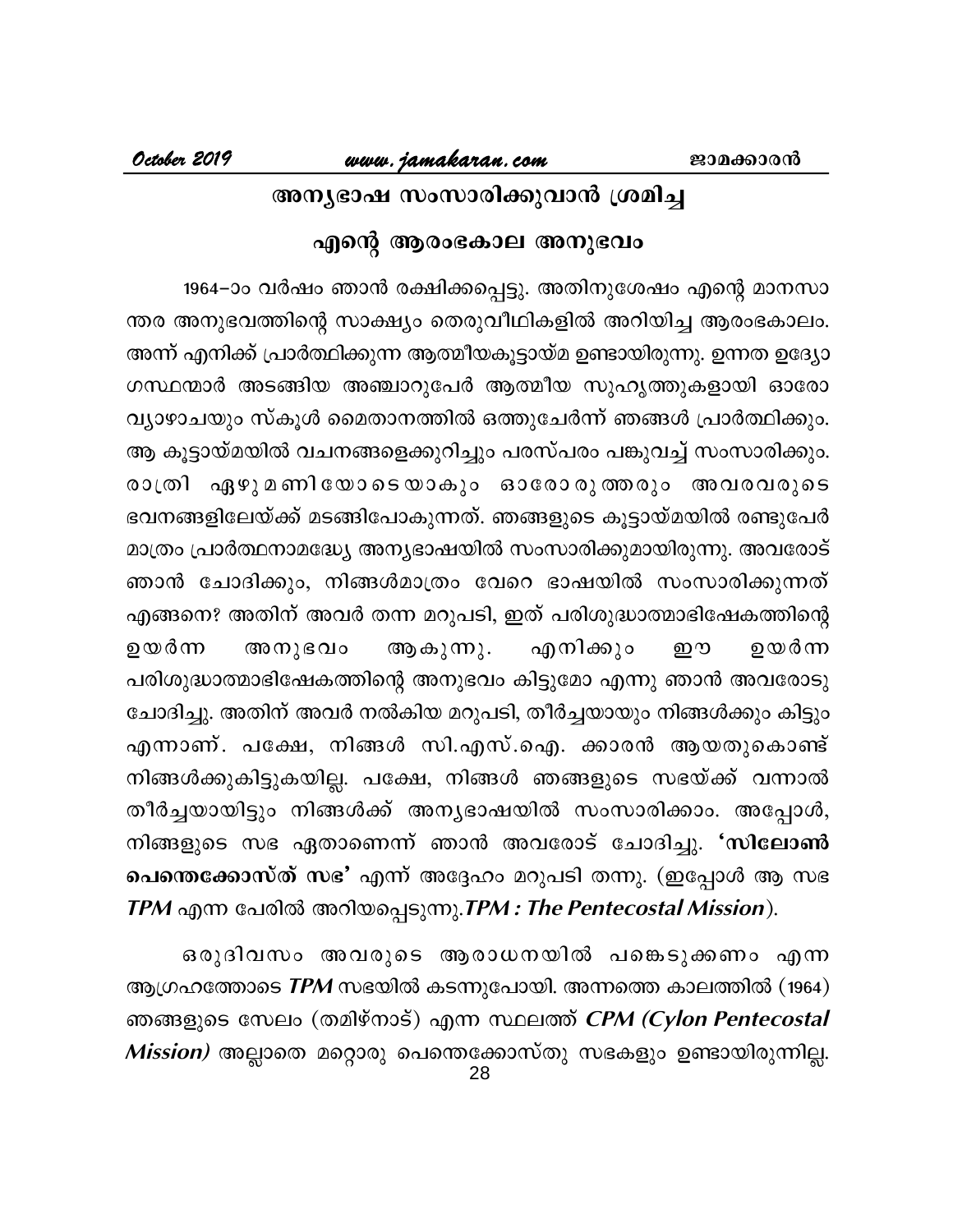### <u>www.jamaka</u>ran.com

 $CPM$   $\infty$ ചെറിയ ഭവനത്തിൽ വച്ചാണ് ആരാധന ഒരു ആ നടത്തിക്കൊണ്ടിരുന്നത്. ഞാനും ഒരു ഞായറാഴ്ച ആരാധനയിൽ അവിടെ കടന്നുചെന്ന് അവരുടെ ആരാധനയിൽ സംബന്ധിച്ചു. ആരാധനയിൽ വളരെ നല്ല ഗാനങ്ങൾ ആലപിക്കപ്പെട്ടു. അന്നത്തെ വചന പ്രഘോഷണവും സി.എസ്.ഐ. സഭകളെക്കാളും വളരെ മെച്ചപ്പെട്ടതായിരുന്നു. ആരാധന കഴിഞ്ഞതിനുശേഷം ഞാൻ പാസ്റ്ററുടെ അടുക്കലേയ്ക്ക് കടന്നുചെന്നു. ഞാൻ ഒരു ഡോക്ടർ എന്ന കാര്യം നേരത്തെ തന്നെ അദ്ദേഹം അറിഞ്ഞിരുന്നു. ആ സഭയിലെ ഒരു കുടുംബം എന്റെ അയൽവാസി ആയിരുന്നു. അവർ മുഖാന്തരം ആയിരിക്കാം ആ പാസ്റ്റർ ഈ വിവരം അറിഞ്ഞത്. എന്നെ കണ്ടതും പാസ്റ്റർ എന്നോട് പറഞ്ഞത്, ഡോക്ടർ, താങ്കളെ ഞങ്ങളുടെ സഭയിൽ കണ്ടതിൽ വളരെയധികം സന്തോഷമുണ്ട്. ഡോക്ടർ ഇനി ആ ചത്ത സി.എസ്.ഐ. സഭയിൽ പോകുവാൻ പാടില്ല. അപ്പോൾ ഞാൻ അദ്ദേഹത്തോട്, എനിക്കും പരിശുദ്ധാത്മാഭിഷേകവും അന്യഭാഷയും വേണം എന്ന് ആവശൃപ്പെട്ടു. പാസ്റ്ററുടെ ഇതായിരുന്നു. അതിന് മറുപടി നിങ്ങൾക്ക് പരിശുദ്ധാത്മാഭിഷേകവും അന്യഭാഷാവരവും ലഭിക്കണമെങ്കിൽ, നിങ്ങൾ, ശനിയാഴ്ച വൈകുന്നേരത്തെ കാത്തിരിപ്പു ആരാധനയിൽ പങ്കുകൊള്ളണം, അപ്പോൾ നിങ്ങൾക്ക് പരിശുദ്ധാത്മാഭിഷേകവും അന്യഭാഷാവരവും ലഭിക്കും. ഞായറാഴ്ച ആരാധനയിൽ പരിശുദ്ധാത്മാവ് ഞാൻ ഉടനെ കടന്നുവരികയില്ലയോ? അപ്പോൾ എനിക്ക് ഈ അഭിഷേകം ലഭിക്കുകയില്ലയോ എന്ന് പാസ്റ്ററോട് ചോദിച്ചു. അതിന് അദ്ദേഹം നൽകിയ മറുപടി, അങ്ങനെയല്ല ഡോക്ടർ, ശനിയാഴ്ച കാത്തിരിപ്പു യോഗത്തിൽവേദവചനങ്ങൾ പഠിപ്പിച്ചതിനുശേഷം ഞങ്ങൾ പ്രാർത്ഥിക്കുമ്പോൾ പരിശുദ്ധാത്മാവിന്റെ അഭിഷേകവും അനൃഭാഷയും നിങ്ങൾക്കും കിട്ടും എന്നു പറഞ്ഞു. അങ്ങനെയെങ്കിൽ അവരുടെ ശനിയാഴ്ചത്തെ കാത്തിരിപ്പുയോഗത്തിൽ പോകണമെന്ന് ഞാനും തീരുമാനിച്ചു.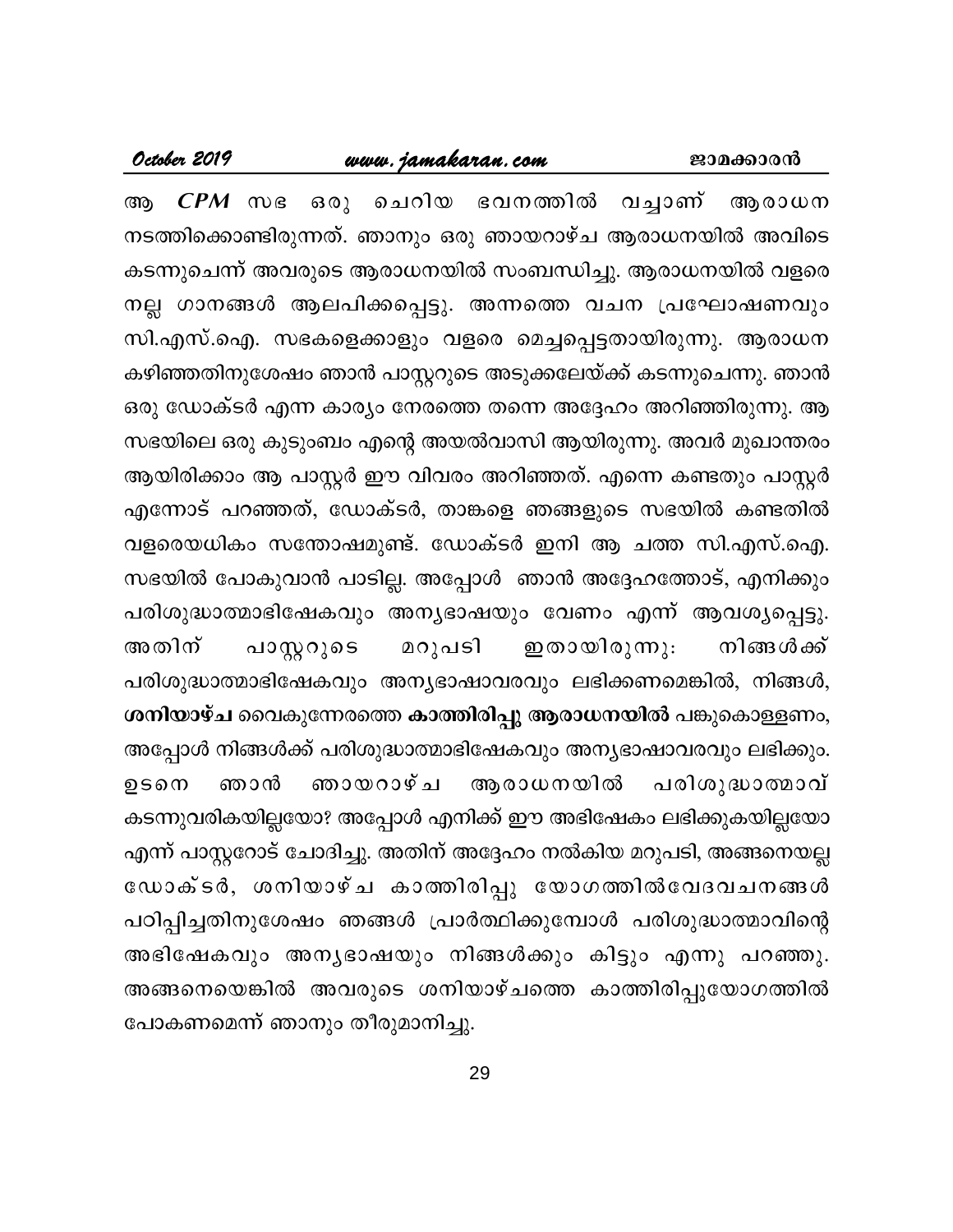### <u>www.jamakaran.com</u>

#### October 2019

ഒരു ശനിയാഴ്ച ദിവസം ഉച്ചയ്ക്കുശേഷം ആശുപത്രിയിൽ നിന്നും അവധിയും വാങ്ങി ഞാൻ അവരുടെ കാത്തിരുപ്പുയോഗത്തിൽ കടന്നുചെന്നു. അവിടെ ചെന്നപ്പോൾ, പാസ്റ്റർ പറഞ്ഞതുപോലെ വേദപഠനമൊന്നും അവിടെ നടന്നില്ല. അവിടെ ഞാൻ കണ്ട കാഴ്ച, പുതിയ കുറെ വിശ്വാസികൾ രണ്ടുപേർവീതം അടുത്തടുത്തിരുന്നു കൈകൾ തട്ടിക്കൊണ്ട് സ്തോത്രം, സ്തോത്രം എന്ന് ഉച്ചത്തിൽ പറഞ്ഞുകൊണ്ടിരുന്നു. കൈയ്യടികൾക്കൊപ്പം ശരീരത്തേയും വിറപ്പിച്ചുകൊണ്ട് ആടുവാനും തുള്ളുവാനും തുടങ്ങി. ചിലർ കൈയടിച്ച്, സ്തോത്രം പറഞ്ഞ് നിലവിളിക്കുവാൻ തുടങ്ങി. രണ്ടു പാസ്റ്റർമാർ അങ്ങോട്ടും ഇങ്ങോട്ടും നടന്നു കൊണ്ടേയിരുന്നു. ആ പാസ്റ്റർമാർ പറഞ്ഞതുകേട്ട് ഞാൻ അതിശയിച്ചു. ഈ സ്തോത്രം ഇങ്ങനെ ശബ്ദം കുറച്ച് പറഞ്ഞാൽ അന്യഭാഷാ അഭിഷേകം കിട്ടുകയില്ല. ഇനിയും വേഗം, ഇനിയും വേഗത്തിൽ എന്ന് അവർ പറഞ്ഞു കൊണ്ടേയിരുന്നു. ഡ്രം അടിക്കുന്നവർ, അടിക്കുവാൻ തുടങ്ങി. അൽപസമയത്തിനുശേഷം, വേഗത്തിൽ തോതോതോതോതോതോ എന്ന് ഓരോരുത്തരുടേയും നാവിൽ നിന്നും ശബ്ദം പുറത്തേക്കുവരാൻ തുടങ്ങി. ഉടനെ തന്നെ രണ്ടു പാസ്റ്റർമാർക്കും അന്യഭാഷ ലഭിച്ചു, അഭിഷേകം ലഭിച്ചു, ഹല്ലേലൂയ്യാ ഹല്ലേലൂയ്യാ എന്ന് ഉച്ചത്തിൽ പറയുവാൻ തുടങ്ങി. അവിടെ പ്രാർത്ഥിച്ചുകൊണ്ടിരുന്ന പലർക്കും വിറയലും വിയർപ്പും ഉണ്ടായി. പലരുടേയും ശബ്ദവും നിലച്ചു. ഉടൻതന്നെ പാസ്റ്റർമാർ അന്യഭാഷ ലഭിച്ചവർ എല്ലാവരും എഴുന്നേറ്റ് പുതിയ വരിയിൽ പോയി മുട്ടുകുത്തി പ്രാർത്ഥിക്കുവാൻ പറഞ്ഞു. അഭിഷേകം ലഭിക്കാത്തവർ, ഇനി സ്തോത്രം പറയണ്ട യേശുവിൻ രക്തം ജയം, യേശുവിൻ രക്തം ജയം എന്ന് വേഗത്തിൽ പറയുവാൻ പറഞ്ഞു. ഇത് കണ്ടുകൊണ്ടിരുന്ന എനിക്ക് നല്ല വണ്ണം അറിയാം, യേശുവിൻ രക്തം ജയം എന്ന വാക്കിനെ വേഗത്തിൽ പറഞ്ഞാൽ നാക്കു കുഴഞ്ഞ് ഒരു പ്രത്യേക ശബ്ദം വായിൽ നിന്നും പുറത്തുവരും എന്ന്. അതിനെയാണ് ഭാഷയെന്ന് ഇക്കൂട്ടർ സർട്ടിഫിക്കറ്റ് കൊടുത്ത് ആ വിശ്വാസികളെ വിശുദ്ധ മേശയ്ക്ക് (തിരുവത്താഴം)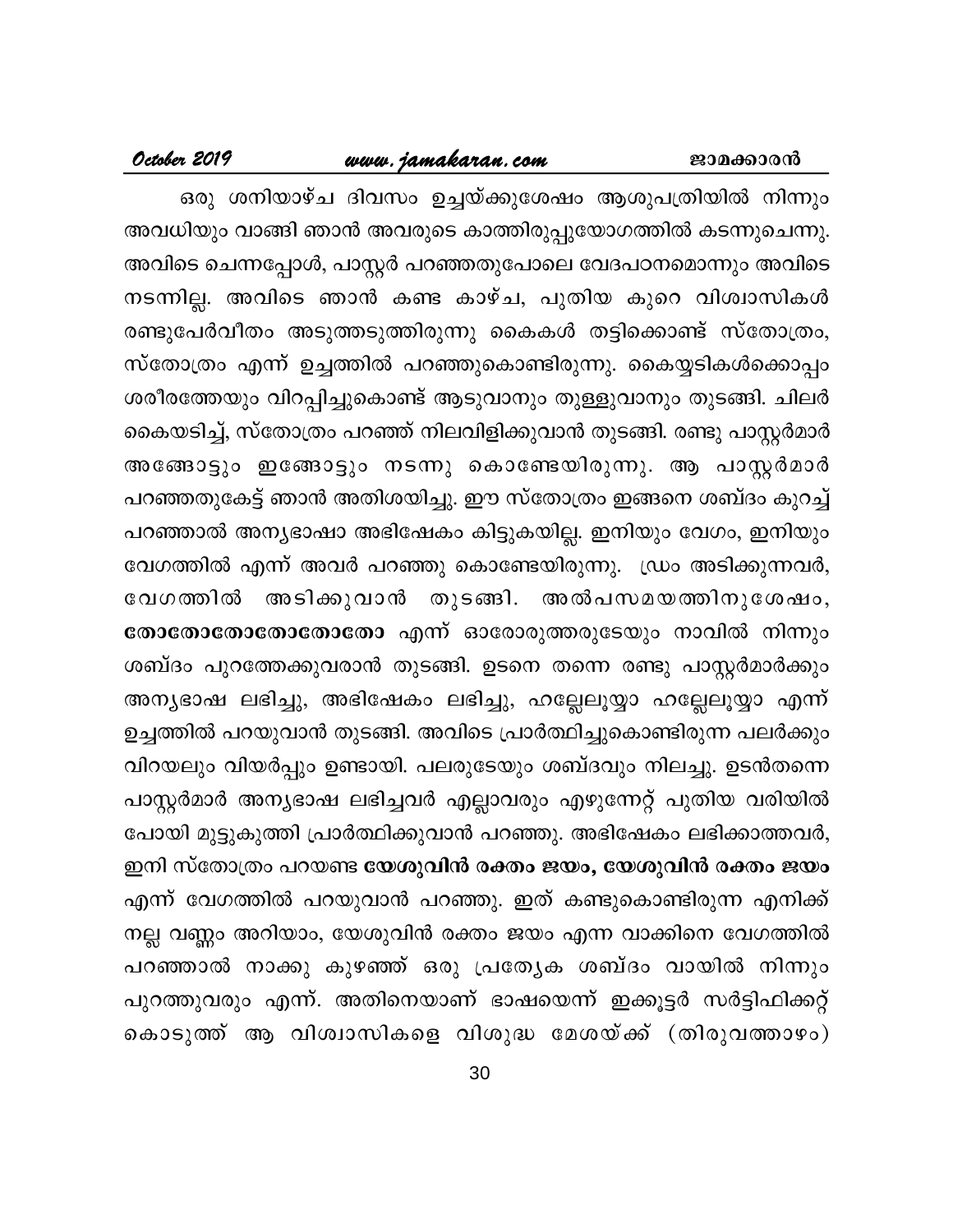### www.jamakaran.com

October 2019

അനുവദിക്കുന്നത്. ഇത് എത്ര വലിയ ചതിയാണ്. പരിശുദ്ധാത്മാവിന്റെ പേരുപറഞ്ഞ് ഇവരെല്ലാം കളിക്കുന്നു. ഇതിനാൽ ഇവർക്കുണ്ടാകുവാൻ പോകുന്ന ആപത്ത് എത്ര വലുതാണെന്ന് പാസ്റ്റർമാർ മനസ്സിലാക്കിയിട്ടില്ല. അതിനെക്കുറിച്ച് ഒരു ഭയവും അവർക്കില്ല. പല പെന്തെക്കോസ്ത് സഭകളിലും വിശ്വാസികളുടെ മക്കൾക്ക് ചെറുപ്പത്തിലേ അന്യഭാഷ സംസാരിക്കുവാൻ പഠിപ്പിച്ചുകൊടുക്കുന്നു. ഞാൻ ഈ ഭ്രാന്തൻമാരുടെ കൂട്ടത്തിൽ ഉൾപ്പെടാതെ ദൈവം എന്നെ രക്ഷപ്പെടുത്തിയല്ലോ എന്ന് മനസ്സിൽ വിചാരിച്ച് ദൈവത്തെ സ്തുതിച്ചുകൊണ്ട് വീട്ടിലേയ്ക്ക് മടങ്ങി വന്നു. ഇത് വായിക്കുന്ന പെന്തെക്കോസ്തു സഭാവിശ്വാസികൾ പാസ്റ്റർമാർ ദയവായി ചിന്തിക്കണം. ഞാൻ ആ കാത്തിരിപ്പുയോഗത്തിൽ, അവർ സംസാരിച്ച അന്യഭാഷയെ, അത് വ്യാജമാണ്, വായ് കുഴഞ്ഞ് ഉണ്ടാകുന്ന ശബ്ദമാണ് എന്ന് ചിന്തിച്ചതിൽ തെറ്റുണ്ടോ? അതിനുശേഷം ഞാൻ ഇൻഡ്യയിൽ ഏതു പുതിയ ജില്ലകളിൽ പോയാലും വിദേശങ്ങളിൽ സുവിശേഷവേലയ്ക്ക് പോയാലും ഒരുദിവസം അവിടത്തെ ഏതെങ്കിലും ഒരു പെന്തെക്കോസ്തു സഭകളിൽ കടന്നുചെന്ന് അവിടത്തെ രീതികൾ നോക്കും. ഈ വിഷയങ്ങൾ ഉദ്ധരിച്ചുകൊണ്ട് ഞാൻ ഇൻഡൃയിലെ സി.പി.എം. സഭയിലെ 4 പ്രമുഖൻമാരിൽ ഒരാളായ ചെന്നൈയിലെ സീനിയർ പാസ്റ്റർക്ക് കത്തെഴുതുകയുണ്ടായി. അദ്ദേഹത്തിന്റെ പേര് പാസ്റ്റർ രാജൻ. അദ്ദേഹം പേരു കേട്ട കൺവെൻഷൻ പ്രാസംഗികനാണ്. ഞാൻ ശനിയാഴ്ച കാത്തിരിപ്പു യോഗത്തിൽ കണ്ട വികൃതികൾ വേദപുസ്തകത്തിന്റെ അടിസ്ഥാനത്തിൽ ശരിയാണോ? എന്ന് അദ്ദേഹത്തോട് ചോദിച്ചു. അതിന് അദ്ദേഹം വളരെ ഗൗരവമായി തന്നെ എനിക്ക് മറുപടിയും എഴുതി. ഡ്രം വേഗത്തിൽ അടിക്കുന്നതോ പാട്ടുകൾ വളരെ വേഗത്തിൽ ഉച്ചത്തിൽ പാടി, അതിന്റെ ഉച്ചാവസ്ഥയിൽ അന്യഭാഷ സംസാരിക്കുന്നതോ വചനാനുസരണമല്ല, മറിച്ച വചന വിരുദ്ധമാണ്. ഞങ്ങളുടെ സഭകളിലും അതുപോലെ തെറ്റുകൾ സംഭവിക്കുന്നത് എനിക്കറിയാം എന്ന് കുറ്റം സമ്മതിച്ച് അദ്ദേഹം എനിക്കെഴുതിയ കത്ത് അതിന്റെ ഫോട്ടോകോപ്പിയെടുത്ത് ഞാൻ ജാമക്കാരനിൽ പ്രസിദ്ധീകരിച്ചിട്ടുണ്ട്.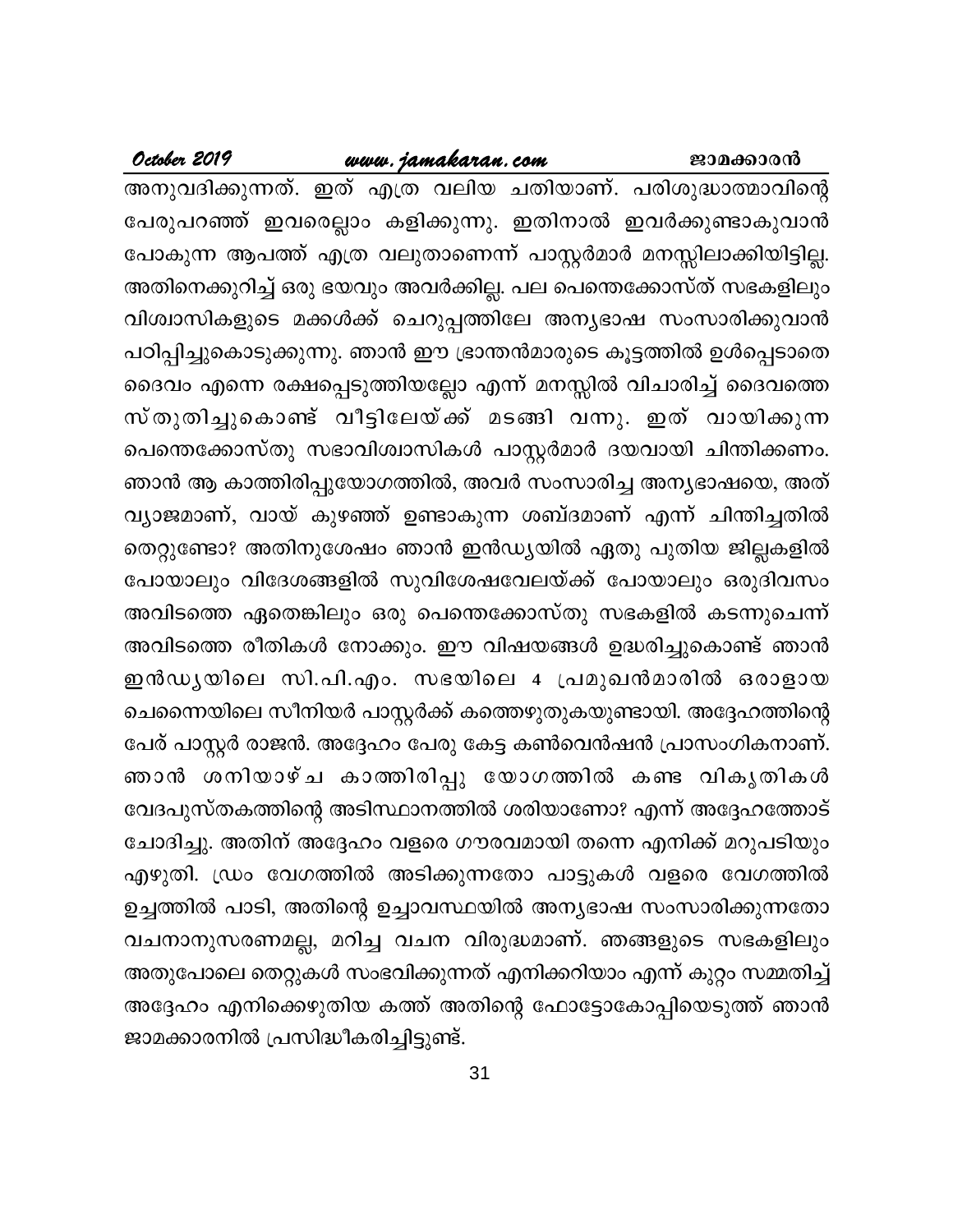### www.jamakaran.com

October 2019

മറ്റൊരു വ്യക്തിയുടെ അന്യഭാഷാ അനുഭവം

ഒരു സി.എസ്.ഐ. വിശ്വാസിയായ ബിരുദാനന്തര ബിരുദക്കാരൻ, **IPC** വിശ്വാസിയായ തന്റെ ഭാര്യയെ ഓരോ ഞായറാഴ്ചയും അവരുടെ സഭയിലെ ആരാധനയിൽ കൊണ്ടുപോയി വിട്ടതിനുശേഷം താനും മക്കളും സി.എസ്.ഐ. സഭയിൽ ആരാധനയ്ക്കു പോകുമായിരുന്നു. ഇത് അവരുടെ വിവാഹത്തിന് മുൻപ് ധാരണയുടെ അവരെടുത്ത  $602$ പരസ്പര തന്നെ അടിസ്ഥാനത്തിലായിരുന്നു. രണ്ടുപേരും അവരവരുടെ സഭകളിൽ പോകുന്നതിന് ഒരാൾ മറ്റൊരാളെ തടയാൻ പാടില്ല.

വർഷങ്ങൾക്കുശേഷം ഒരിക്കൽ  $\textit{IPC}$  സഭയിൽ ചില  $630$ കൺവെൻഷൻയോഗം നടക്കുകയുണ്ടായി. അതിൽ ഇവർ കുടുംബമായി സംബന്ധിച്ചു. അദ്ദേഹം പറഞ്ഞത്, ഞാനും എന്റെ മക്കളും കുടുംബമായിട്ട് ഭാര്യയുടെ സഭയിലെ കൺവെൻഷനിൽ പങ്കെടുത്തത് ഭാര്യയ്ക്ക് വലിയ സന്തോഷം ഉണ്ടാക്കി എന്നാണ്. അതിനാൽ ഞങ്ങളുടെ കുടുംബത്തിലും ഒരു പുതിയ സന്തോഷം ഉണ്ടായി. മാസത്തിൽ 3 ആഴ്ചകൾ ഭാരൃയുടെ സന്തോഷത്തിനുവേണ്ടി ഭാര്യയുടെ സഭയിൽ ആരാധനയ്ക്ക് പോകുവാൻ തുടങ്ങി. ഭാര്യയുടെ IPC സഭയിൽ പഴയ പാസ്റ്റർ മാറി പോവുകയും പുതിയ പാസ്റ്റർ ചാർജ് എടുക്കുകയും ചെയ്തു. പുതിയ പാസ്റ്ററുടെ പാട്ടും പ്രസംഗവും എന്നെ വളരെയധികം ആകർഷിച്ചു. ഇപ്പോൾ എല്ലാ ആഴ്ചയിലും ഞാനും മക്കളും ഭാര്യയോടൊപ്പം അവളുടെ സഭയിൽപോയി ആരാധിക്കുവാൻ തുടങ്ങി. ഇപ്പോൾ ഞാൻ സി.എസ്.ഐ, സഭയിൽ പോകാറേയില്ല. എങ്കിലും മാസവരി, എല്ലാ മാസവും മുടങ്ങാതെ കൊടുക്കുമായിരുന്നു. IPC സഭയിൽ എല്ലാവരും നിലത്തിരുന്നാണ് ആരാധിക്കുന്നത്. എന്റെ ചുറ്റിലും ഉള്ളവരെല്ലാം പ്രാർത്ഥനാസമയത്ത് അന്യഭാഷയിൽ സംസാരിക്കും. ഞാൻ മാത്രം മൗനമായി പ്രാർത്ഥിച്ചുകൊണ്ടിരിക്കും. വർഷങ്ങൾ കടന്നുപോയി. ഒരു ദിവസം ഞാൻ അപ്രതീക്ഷിതമായി ഞാൻ അറിയാത്ത ഒരു ഭാഷയിൽ സംസാരിച്ചു. ഈ അനുഭവത്തെ ഞാൻ എന്റെ ഭാര്യയോട് പങ്കുവച്ചപ്പോൾ, എന്റെ ഭാര്യ എന്നെ,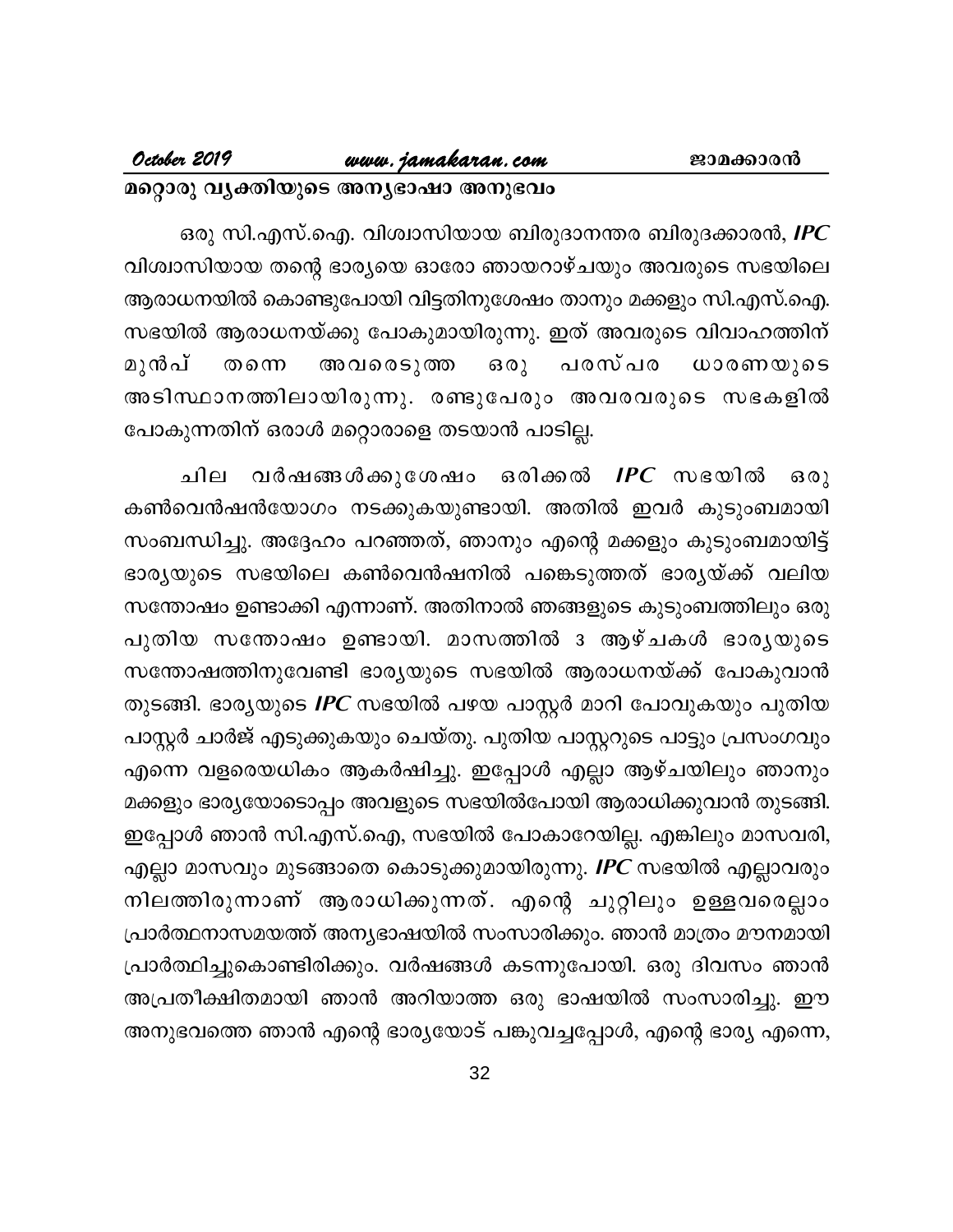October 2019 <u>www.jamakaran.com</u> ജാമക്കാരൻ മുമ്പത്തെക്കാൾ സ്നേഹിച്ചു. എന്റെ കുടുംബത്തിൽ വളരെ സമാധാനവും സന്തോഷവും ലഭിച്ചു. കഴിഞ്ഞ ഒന്നരവർഷമായിട്ട് ഞാൻ അന്യഭാഷയിൽ തുടരെ സംസാരിച്ചുകൊണ്ടിരിക്കുന്നു.

ഇപ്പോൾ ഞാൻ ഡോ. പുഷ്പരാജിന്റെ അടുക്കൽ വന്നതിന്റെ പ്രത്യേക ആവശ്യം ഞാൻ സംസാരിച്ച അന്യഭാഷയുടെ അർത്ഥം എന്താണെന്ന് ഡോക്ടറോടും ചേദിച്ചറിയുവാൻ വേണ്ടിയാണ്. ഞങ്ങൾ വർഷങ്ങളായി ജാമക്കാരൻ വായനക്കാരാണ്. ഇപ്പോൾ എന്റെ ചോദ്യം ഇതാണ്. ഞാൻ സംസാരിച്ച അന്യഭാഷ, എന്നെ ആരും പഠിപ്പിച്ചതല്ല. ഞാനായിട്ട് പറഞ്ഞതാണ്. ഇപ്പോഴും സംസാരിച്ചുകൊണ്ടിരിക്കുന്നു. എന്താണ് താങ്കളുടെ അഭിപ്രായം?

ഞാൻ അദ്ദേഹത്തോട് പറഞ്ഞത് സഹോദരാ, നിങ്ങൾ സംസാരിച്ച അന്യഭാഷ എന്താണെന്നാണ് നിങ്ങളുടെ മനസ്സാക്ഷിയുടെ അടിസ്ഥാനത്തിൽ എനിക്കു പറഞ്ഞുതരിക. അതിന് അദ്ദേഹം പറഞ്ഞമറുപടി: ഡോക്ടറേ, അതു തന്നെയാണ് എനിക്കും മനസ്സിലാകാത്തത്. അതിൽ ഒരു വൃക്തത വരുത്താനാണ് ഞാൻ ഡോക്ടറുടെ അടുക്കൽ വന്നത്.

അതിന് ഞാൻ പറഞ്ഞ മറുപടി : സഹോദരാ, ആദ്യം നമുക്കു രണ്ടുപേർക്കും ഒരു നിമിഷം ദൈവത്തോട് പ്രാർത്ഥിക്കാം. അതിനുശേഷം ഇതിനെക്കുറിച്ച് സംസാരിക്കുന്നത് നല്ലതായിരിക്കും. തുടർന്ന് ഞങ്ങൾ രണ്ടുപേരും ഒരുമിച്ചിരുന്ന് പ്രാർത്ഥിച്ചു. അതിനുശേഷം ഞാൻ തുടർന്നു : ഇപ്പോൾ ഞാൻ മനഃശാസ്ത്രപരമായി നിങ്ങളോടു സംസാരിക്കുവാൻ പോകുന്നു. തുടർന്ന് വചനത്തിന്റെ അടിസ്ഥാനത്തിൽ നിങ്ങൾക്ക് വിവരിച്ചു പറയാം.

മനഃശാസ്ത്രപരമായി നിങ്ങൾ സംസാരിച്ചത് അന്യഭാഷ തന്നെ എന്നു ഞാൻ സമ്മതിക്കുന്നു. പക്ഷേ അത് അന്യഭാഷ അല്ലയെന്നുള്ളത് വേറെ വിഷയം. അതിനെക്കുറിച്ച് വചനാടിസ്ഥാനത്തിൽ പിന്നീട് ഞാൻ പറയാം.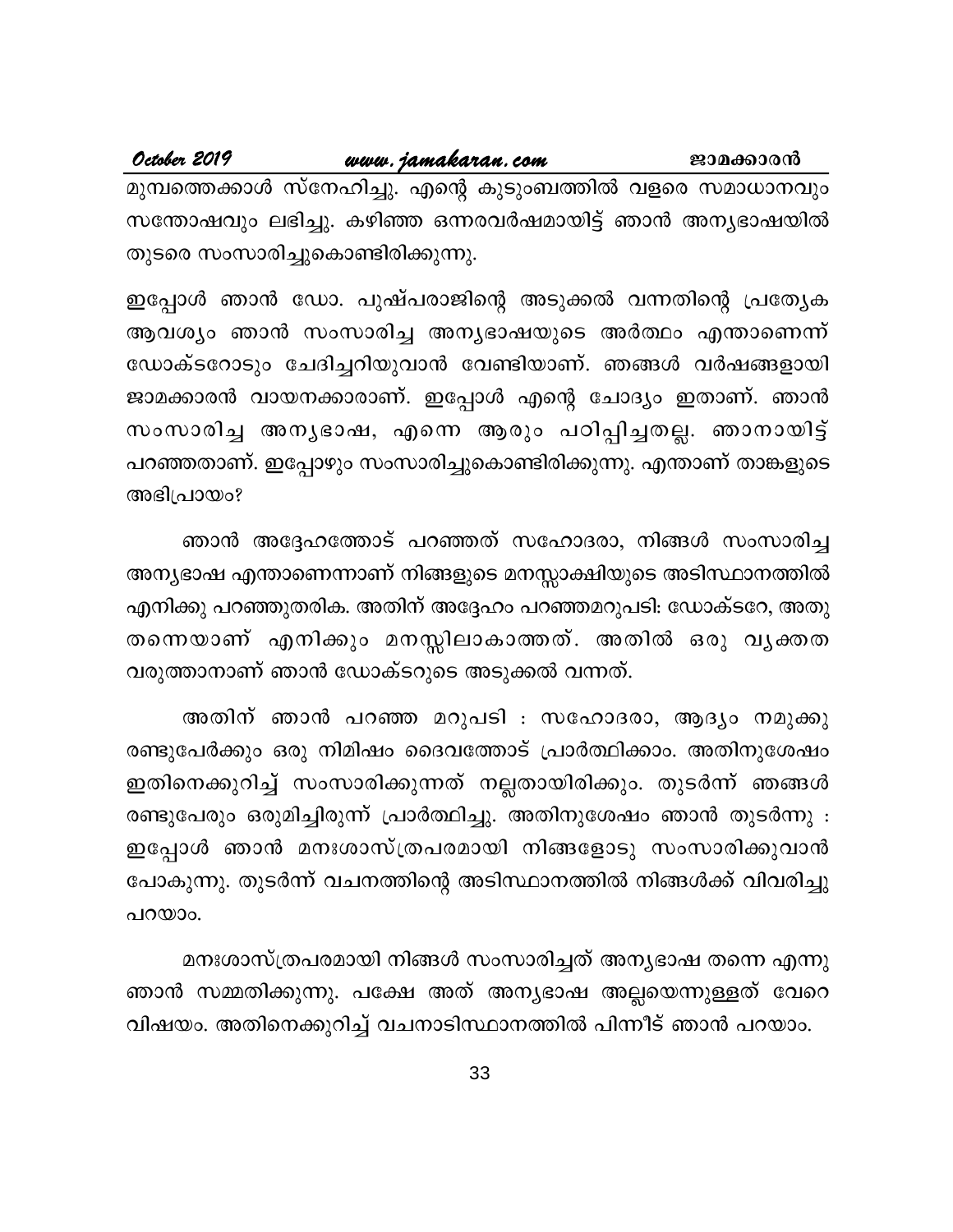### <u>www.jamakaran.com</u>

#### October 2019

ഇപ്പോൾ നിങ്ങളുടെ സഭയിൽ നിങ്ങൾ ഒഴികെ, നിങ്ങളും ചുറ്റും നിൽക്കുന്ന എല്ലാവരും അന്യഭാഷ സംസാരിച്ചുകൊണ്ടേയിരിക്കുന്നു. വർഷങ്ങളായി നിങ്ങൾ അത് കേട്ടുകൊണ്ടേയിരിക്കുന്നു. നാം ഏതു വിഷയത്തെ അടിക്കടി ചെവിയിൽ കൂടി കേട്ടുകൊണ്ടിരിക്കുന്നുവോ അത് നിങ്ങളുടെ മനസ്സിൽ റിക്കാഡ് ചെയ്യപ്പെടും. പാട്ടോടുകൂടിയ ആ ഭാഷ കേട്ടു കേട്ട് നിങ്ങൾക്ക് ശീലമായി. അങ്ങനെയുള്ള പരിചയത്തിൽ നിങ്ങൾ അറിയാതെ കൂടെയുള്ള വ്യക്തികളോട് അവർ സംസാരിച്ച ഭാഷയിൽതന്നെ നിങ്ങൾ സംസാരിച്ചു എന്നേയുള്ളു. അത് പരിശുദ്ധാത്മാവിന്റെ പ്രവൃത്തി അല്ല. ഒന്നാമത്തെ ചോദ്യം : നിങ്ങൾ അന്യഭാഷയിൽ സംസാരിച്ചതുകൊണ്ട് ദൈവത്തിന് എന്തുപ്രയോജനം? രണ്ടാമത്തേത് : നിങ്ങൾ അനൃഭാഷ സംസാരിച്ചതുകൊണ്ട് നിങ്ങൾക്ക് എന്തു പ്രയോജനം?

സിനിമാഗാനങ്ങൾ പാടുന്നതും നിങ്ങൾ ഉദാഹരണമായി കേൾക്കുന്നതും ഇഷ്ടമില്ലാത്ത ഒരു വ്യക്തി ആയിരിക്കാം. ഒരു പ്രത്യേക സിനിമാഗാനം എല്ലാവരേയും ആകർഷിക്കുന്ന പാട്ടായിരിക്കും. നല്ല രാഗം, നല്ല താളം, നല്ല മ്യൂസിക്. ഇങ്ങനെ ഒരു ഗാനം നിങ്ങൾ ബസ്സിൽ യാത്ര ചെയ്യുമ്പോൾ കേൾക്കേണ്ടി വരുന്നു. ഒരു കല്യാണവീട്ടിൽ പോയാൽ അവിടെയും അതേ പാട്ടു തന്നെ കേൾക്കേണ്ടി വരുന്നു. ആ പാട്ട് വളരെ ഹിറ്റായതുകൊണ്ട് പെരുന്നാൾ സമയത്തിലും അതേ പാട്ട് വീണ്ടും വീണ്ടും ഉച്ചഭാഷണിയിൽ കൂടി നിങ്ങൾക്കു കേൾക്കേണ്ടി വരുന്നു. നിങ്ങൾ അറിയാതെ തന്നെ ആ പാട്ടിനെ ആസ്വദിക്കുന്നു. ഇപ്പോൾ എന്തു സംഭവിക്കുന്നു എന്നറിയാമോ? ആ പാട്ടിലെ രാഗത്തെ നിങ്ങൾ അറിയാതെ തന്നെ കുളിക്കുമ്പോഴും കാറിൽ യാത്ര ചെയ്യുമ്പോഴും താനെ ഒരു മൂളലായി പുറത്തുവരുന്നു. മനഃശാസ്ത്രപരമായി പലർക്കും ഇതു സംഭവിക്കുന്നു. ഈ വിഷയത്തെ നിങ്ങളോടു പറയുന്ന എന്റെ ജീവിതത്തിലും ഇതു സംഭവിച്ചിരിക്കുന്നു. ഞാൻ ഒരു ദൈവവേലക്കാരൻ തന്നെ. ക്രിസ്തീയ ഗാനങ്ങൾ മാത്രം പാടുന്ന വൃക്തിയാണ്. പക്ഷേ, പൊതുവെ ഏതു പാട്ടായാലും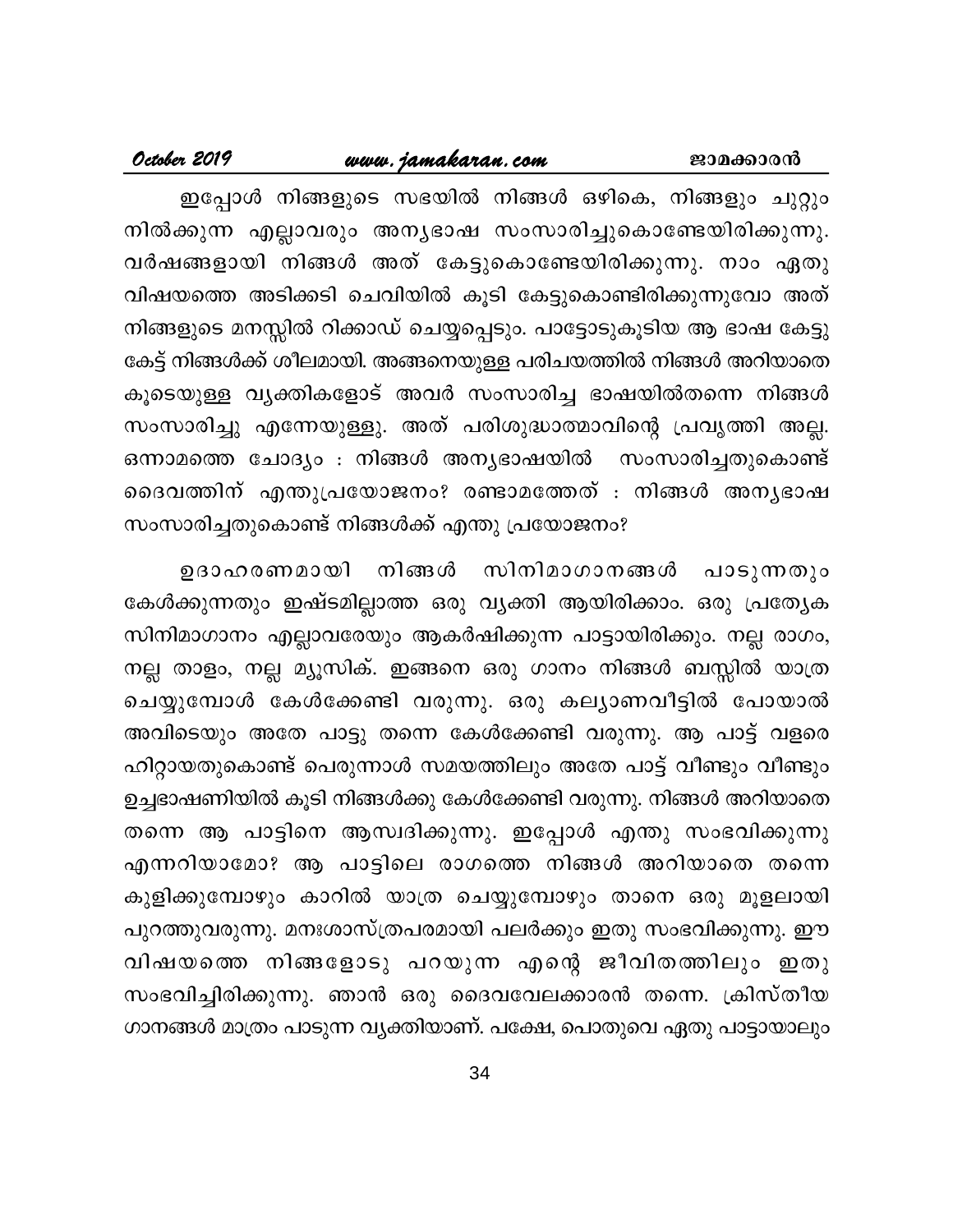### October 2019 <u>www.jamaka</u>ran.com ജാമക്കാരൻ രാഗം നല്ലതാണെങ്കിൽ എന്റെ ചുണ്ടിലും അതിന്റെ മൂളൽ ഉണ്ടായിട്ടുണ്ട്. സിനിമാ മ്യൂസിക് ഡയറക്ടർ എ.ആർ. റഹ്മാൻ ഉണ്ടാക്കിയ ഒരു സിനിമാ പാട്ട് ചിന്ന ചിന്ന ആശൈ എന്ന് ആരംഭിക്കുന്ന പാട്ട് കേരളത്തിലും തമിഴ്നാട്ടിലും കർണ്ണടകയിലും മറ്റും എന്റെ ചെവിയിൽ കൂടി കേട്ട് ഒരു ദിവസം ഞാൻ അറിയാതെതന്നെ ആ പാട്ട് എന്റെ വായിൽ കൂടിയും മൂളി. എന്റെ ഭാര്യയാണ് അത് ചൂണ്ടിക്കാണിച്ച്, നിങ്ങൾ മൂളിയത് ഒരു സിനിമാപ്പാട്ടാണ്. അത് നിങ്ങളുടെ വായിൽ നിന്നും പുറത്തുവരാൻ പാടില്ല. അതു കേട്ട ഞാൻ ലജ്ജിച്ചു. പിന്നെ ഞാൻ എന്നെത്തന്നെ തിരുത്തി.

അതുപോലെതന്നെ അനൃഭാഷ സംസാരിക്കുന്ന ഉപദേശത്തെ വെറുത്തിരുന്ന നിങ്ങൾ, നിങ്ങളുടെ ഭാര്യയെ സന്തോഷിപ്പിക്കുന്നതിനുവേണ്ടി, പെന്തൊക്കോസ്തു ആരാധനയിൽ വർഷങ്ങായി സംബന്ധിച്ചുകൊണ്ടുള്ള പരിചയം കാരണമായി ആ അന്യഭാഷ അറിയാതെ നിങ്ങളുടെ വായിൽ നിന്നും പുറത്തു വന്നു. അത് നിങ്ങളെ സന്തോഷപ്പെടുത്തി. ആ സന്തോഷം ആത്മാവിലല്ല, ജഡത്തിലാണ്. അതുകൊണ്ട് നിങ്ങളുടെ വീട്ടിലും സന്തോഷവും സമാധാനാവും ഉണ്ടായി. അതിൻപ്രകാരം, ആ അന്യഭാഷയുടെ അർത്ഥം മനസ്സിലാക്കാതെ തുടർന്ന് സംസാരിക്കുവാൻ തുടങ്ങി. അത് പരിശുദ്ധാത്മാവ് സംസാരിപ്പിച്ചതല്ല എന്ന് ഞാൻ വിവരിച്ചുപറഞ്ഞശേഷം, അദ്ദേഹം തന്നെ വായ് തുറന്നു പറഞ്ഞു, ഞാൻ എന്തിനു സംസാരിച്ചു? അത് ആർക്കുവേണ്ടി സംസാരിച്ചു? അതിൽ എന്റെ ആത്മാവിന് എന്തു നൻമ ഉണ്ടായി? ഞാൻ അനൃഭാഷയിൽ സംസാരിച്ചതുകൊണ്ട് എന്നിൽ ആത്മീകവർദ്ധന ഉണ്ടായിട്ടില്ല. വേദവചനമാണ് നമ്മിൽ ആത്മികവർദ്ധന **ഉണ്ടാക്കുന്നത്** എന്ന് വേദപുസ്തകം നമ്മെ പഠിപ്പിക്കുന്നു. അനൃഭാഷ ഒരിക്കലും ആത്മീകവർദ്ധനയ്ക്ക് കാരണമാകുന്നില്ല. ഈ വിവരം എനിക്ക് നേരത്തെ അറിയാം. പക്ഷേ എങ്ങനെയോ ഞാൻ ബ്രെയിൻവാഷ് ചെയ്യപ്പെട്ടു. ഞാനായിട്ടുതന്നെ സംസാരിക്കുന്ന അനൃഭാഷ കാരൃത്തിൽ അടിമയായിപ്പോയില്ലേ? എന്റെ സമനില തെറ്റിപ്പോയി. എന്റെ യഥാർത്ഥ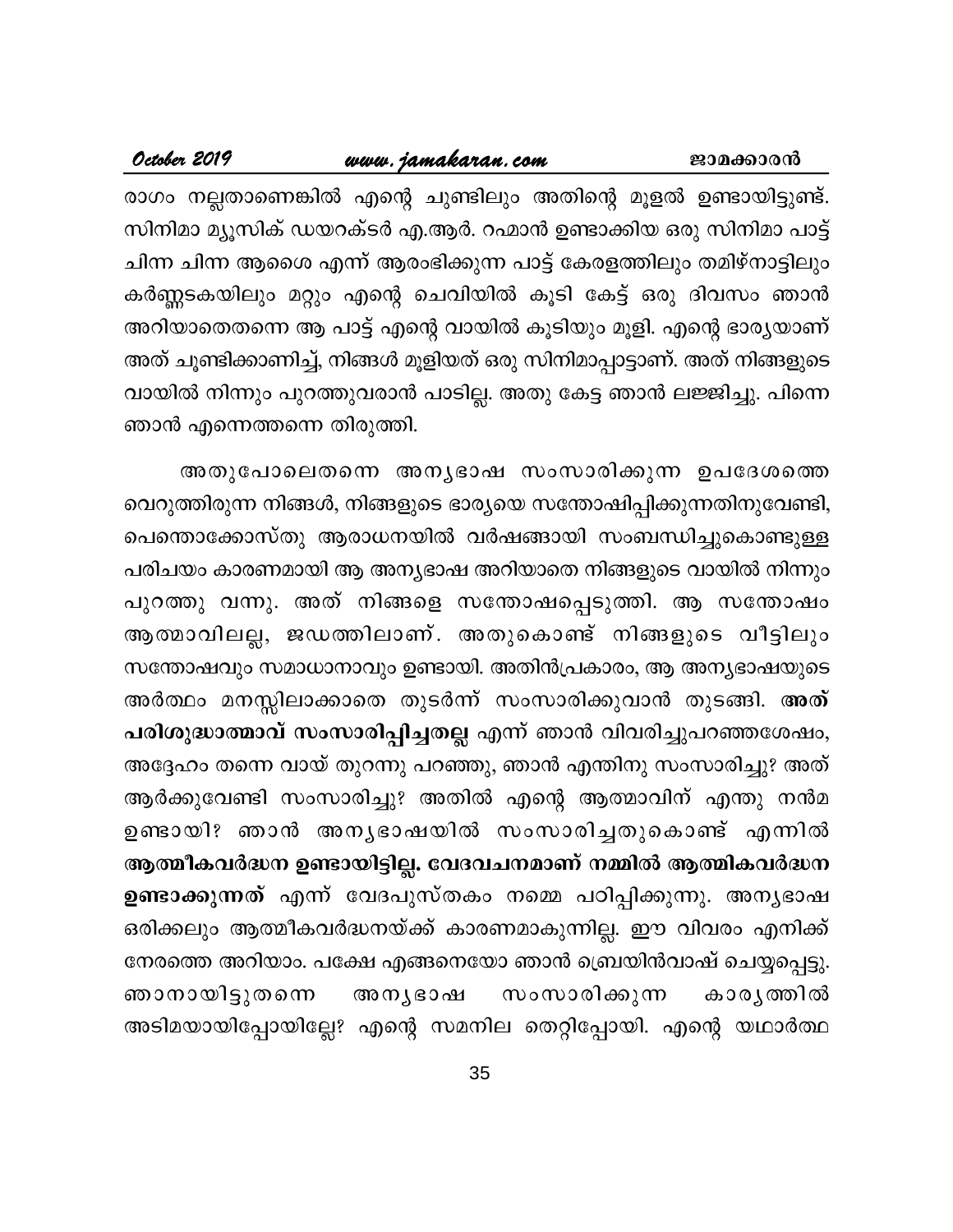പ്രാർത്ഥനയുടെ ആഴത്തിലേയ്ക്ക് അന്നു ഞാൻ പോയപ്പോൾ എന്റെ ചുറ്റുമുണ്ടായിരുന്ന വികാരങ്ങൾക്ക് അടിമയായി, എന്റെ ചെവിയിൽ കേട്ട അനൃഭാഷാശബ്ദം എന്നെത്തന്നെ മാറ്റി, അനൃഭാഷ സംസാരിക്കുവാൻ എനിക്ക് ഇടവരുത്തി എന്നുള്ളത് ഞാൻ ഇപ്പോൾ ഉണരുന്നു എന്നു പറഞ്ഞ് അദ്ദേഹം നിർത്തി.

ഇനി വരുന്ന മാസങ്ങളിൽ....

ഇതുവരേയും വായിച്ച ഭാഗങ്ങളിൽ എഴുതപ്പെട്ട ചോദ്യങ്ങൾക്കുള്ള എന്റെ മറുപടിയും വചനത്തിന്റെ അടിസ്ഥാനത്തിൽ ഉള്ള മറുപടിയും ഞാൻ എഴുതും. പ്രത്യേകിച്ച് 1 കൊരി. 14:12 വചനത്തിന് അടിസ്ഥാനമായി ഞാൻ എഴുതും. പ്രാർത്ഥനയോടെ വേദപുസ്തകം കയ്യിൽ വച്ചുകൊണ്ട് എഴുതപ്പെട്ട വിഷയങ്ങളെ താരതമൃപ്പെടുത്തി ധ്യാനിക്കണം.

നിങ്ങളോട് ഞാൻ വൃക്തമായിട്ട് പറയുവാൻ ആഗ്രഹിക്കുന്നത്

- പരിശുദ്ധാത്മാവ് ഉണ്ട് അന്യഭാഷ സംസാരിക്കരുത്. 1.
- അന്യഭാഷ ഉണ്ട് അതു സഭകൾക്കുവേണ്ടി കൊടുക്കപ്പെട്ടിട്ടുള്ളതല്ല.  $2.$ വേദപുസ്തകം രചിക്കുന്നതിനു മുൻപുള്ള പുതിയനിയമ സഭകൾക്കു അന്യഭാഷ വരമായിട്ടുമാത്രം കൊടുക്കപ്പെട്ടിട്ടുളളതാണ്.
- ഇപ്പോൾ അന്യഭാഷ ഉണ്ടോ? ഇല്ലയോ? തീർച്ചയായും ഉണ്ട്. പക്ഷേ, 3. നേരത്തേ പറഞ്ഞതുപോലെ ഇപ്പോഴുള്ള സഭകൾക്ക് ഞാൻ കൊടുക്കപ്പെട്ടതല്ല.
- 4. ഇപ്പോൾ ആരെങ്കിലും വ്യക്തിപരമായി അന്യഭാഷ സംസാരിക്കുന്നുവോ? – ഉവ്വ് എന്നാണ് എന്റെ മറുപടി. അത് വേദവചനം വഴിയായും സഭാചരിത്രം മുഖനേയും ഞാൻ അത് ഉറപ്പാക്കുന്നു. അവയെക്കുറിച്ച് തുടർന്നുള്ള മാസങ്ങളിൽ ജാമക്കാരനിൽകൂടി വിശദീകരിക്കും.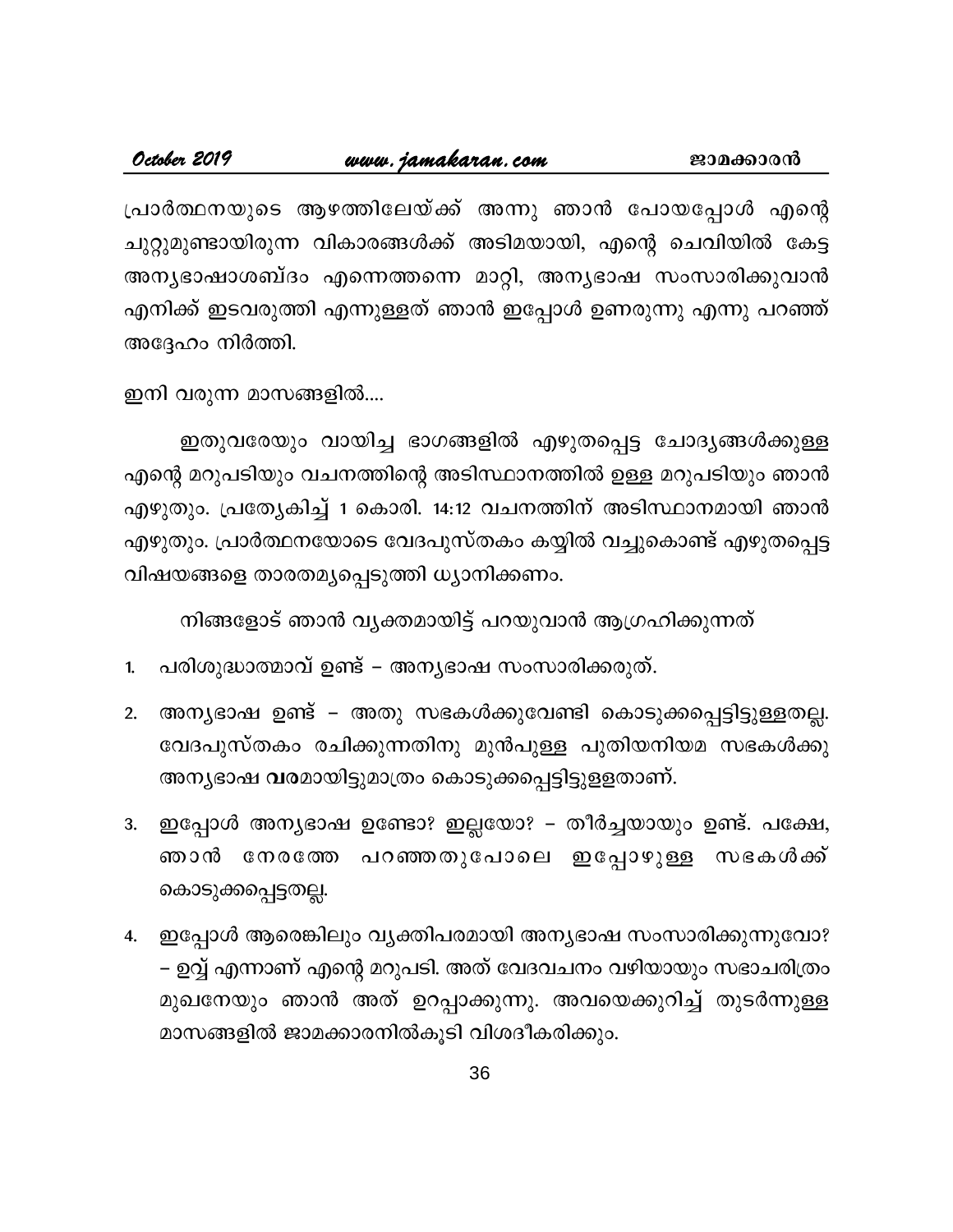സംസാരിച്ച് ദയവായി വിലപ്പെട്ട അനൃഭാഷ 5.  $\omega$  2  $\omega$  633 6  $\beta$ നഷ്ടപ്പെടുത്തരുത്. അവരവർ തങ്ങളുടെ മാതൃഭാഷയിൽ തന്നെ ദൈവത്തോട് സംസാരിപ്പിൻ. ദൈവത്തിന് ഈ ലോകത്തിലുള്ള എല്ലാ ഭാഷകളും അറിയാം.

അതോടൊപ്പം കർത്താവ് ചെയ്ത നൻമകളെ ഓർത്തോർത്ത് തങ്ങളുടെ മാതൃഭാഷകളിൽ ദൈവത്തെ സ്തുതിപ്പിൻ. ആ സ്തുതിയിൽ കർത്താവ് പ്രസാദിക്കും.

വെറും സ്തോത്രം സ്തോത്രം എന്നു പറഞ്ഞാൽ അത് ഒരിക്കലും ആത്മീകവർദ്ധന ഉണ്ടാക്കുകയില്ല (1 കൊരി. 14 : 16,17).

പരിശുദ്ധാത്മാവിനെ ഒരിക്കലും വിളിക്കരുത്. വേദപുസ്തകത്തിൽ ആരും 6. പരിശുദ്ധാത്മാവിനെ വിളിച്ചിട്ടില്ല.

#### അന്യഭാഷ

യേശുക്രിസ്തുവിന്റെ അപ്പോസ്തലന്മാരായ 12 ശിഷ്യൻമാർ രക്തസാക്ഷികളായി മരിച്ചകാലം തുടങ്ങി അതിനുശേഷം രഹസ്യക്രിസ്തീയ സഭയായി, രഹസ്യമായി ആരാധിച്ച കാലഘട്ടം വരെ ഏതൊരു സഭയിലും സംസാരിച്ചിട്ടില്ല. വിവരം ആരും അനൃഭാഷ ஹு പുതിയനിയപുസ്തകത്തിലുള്ള ലേഖനഭാഗങ്ങളിൽ നിന്നും നമുക്കു മനസ്സിലാക്കുവാൻ കഴിയും. എ.ഡി. 50 ന്റെ ശേഷം തിമൊഥിയോസിനു എഴുതപ്പെട്ട ലേഖനങ്ങളിലും സഭാജനങ്ങൾ അന്യഭാഷ സംസാരിച്ചതായിട്ടു കാണുന്നില്ല. അതിനുശേഷം എഴുതപ്പെട്ട സഭാചരിത്രങ്ങൾ വായിക്കുമ്പോഴും സഭാജനങ്ങൾ ആരും അന്യഭാഷ സംസാരിച്ചതായി കാണപ്പെടുന്നില്ല. ഞാൻ എഴുതിയത് സതൃമെന്ന് പുതിയ നിയമപണ്ഡിതൻമാർക്ക് നല്ലതുപോലെ അറിയുവാൻ സാധിക്കും.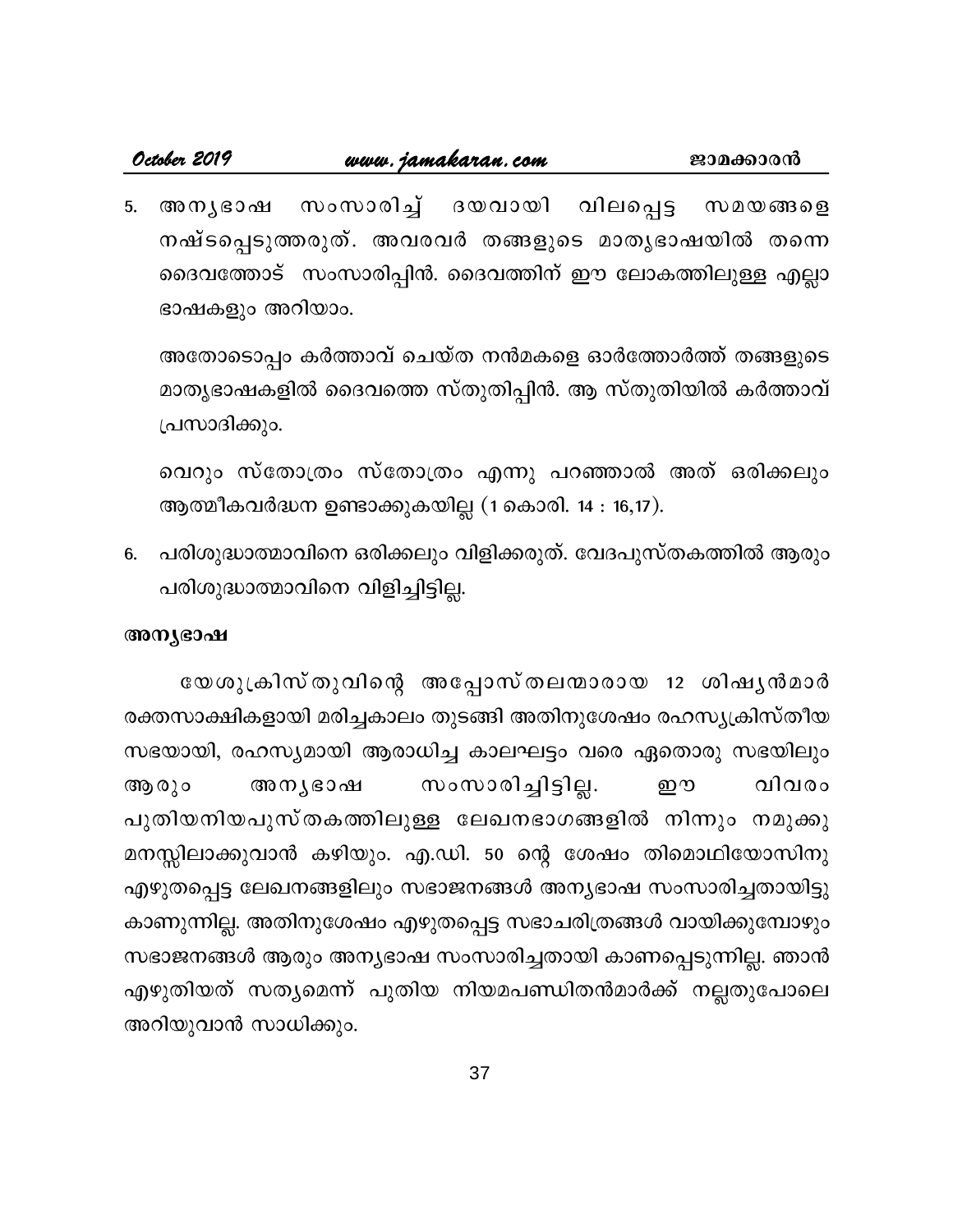www.jamakaran.com October 2019 ജാമക്കാരൻ പുതിയ നിയമസഭകളിൽ അന്യഭാഷ സംസാരിച്ചത് എവിടെയെന്നാൽ, അത് കൊരിന്ത്യസഭയിൽ മാത്രം. കൊരിന്ത്യസഭയിൽ ഏകദേശം 16 ഭാഷക്കാർ ചേർന്ന് ആരാധിച്ചതായി നമുക്കു കാണുവാൻ കഴിയും. കൊരിന്ത്യസഭ അല്ലാതെ മറ്റ് ഒരു സഭയും അന്യഭാഷ സംസാരിച്ചതായികാണുവാൻ കഴിയുകയില്ല. ഒരു ലേഖനങ്ങളിലും യേശുവിന്റെ ശിഷ്യൻമാർ ആരെങ്കിലും അനൃഭാഷ സംസാരിച്ചതായി ഇതുവായിക്കുന്ന ആർക്കെങ്കിലും ചൂണ്ടിക്കാണിക്കുവാൻ സാധിക്കുമോ?

അന്യഭാഷ സംസാരിക്കുന്നതിന് പ്രാധാന്യം കൊടുത്തിരുന്നുവെങ്കിൽ അത് ഒരു ലേഖനത്തിലെങ്കിലും സൂചിപ്പിക്കുമായിരുന്നുവല്ലോ? ചിന്തിച്ചുനോക്കുവിൻ.

കോൺസ്റ്റന്റയിൻ രാജാവിന്റെ കാലത്തിനു മുൻപ് ഇരുണ്ട കാലഘട്ടം എന്നാണ് അറിയപ്പെട്ടിരുന്നത്. അത് ക്രിസ്ത്യാനികൾക്ക് ആർക്കും പരസ്യമായി ക്രിസ്തുവിനെ ആരാധിക്കുവാൻ കഴിയാത്തകാലഘട്ടമായിരുന്നു. അന്ന് ക്രിസ്ത്യാനികൾ ഗുഹകളിലും കല്ലറകളിലും കാടുകളിലും രഹസ്യമായി രാത്രികാലങ്ങളിൽ മാത്രം പന്തംകൊളുത്തി ആ വെളിച്ചത്തിൽ ക്രിസ്തുവിനെ ആരാധിക്കുമായിരുന്നു. കോൺസ്റ്റന്റയിൽ രാജാവ് ക്രിസ്തുവിനെ ദൈവമായി സ്വീകരിച്ചതിനുശേഷമാണ് ക്രിസ്ത്യാനികൾക്ക് സുവർണകാലഘട്ടം തുടങ്ങിയത്. അതിനുശേഷമാണ് ക്രിസ്ത്യാനികൾ സ്വതന്ത്രരായിട്ട് ആരാധനകൾ നടത്തിയത്. ആ കാലങ്ങളിൽപോലും സഭാജനങ്ങൾ ആരും അന്യഭാഷ സംസാരിച്ചതായിട്ടു സഭാചരിത്രം പറയുന്നില്ല.

### ജാമക്കാരൻ വായനക്കാർ പ്രത്യേകമായി ശ്രദ്ധിക്കേണ്ട വിഷയം

- വേദപുസ്തകം തർജ്ജമചെയ്ത മിഷണറിമാർ ആരും അനൃഭാഷ  $\mathbf{1}$ സംസാരിച്ചിട്ടില്ല.
- വേദപുസ്തകത്തെ ആദ്യമായി തമിഴ് ഭാഷയിൽ തർജ്ജമ ചെയ്ത ഡീ  $2.$ ഗെൻസ് ബൽക്ക് അനൃഭാഷ സംസാരിച്ചിട്ടില്ല.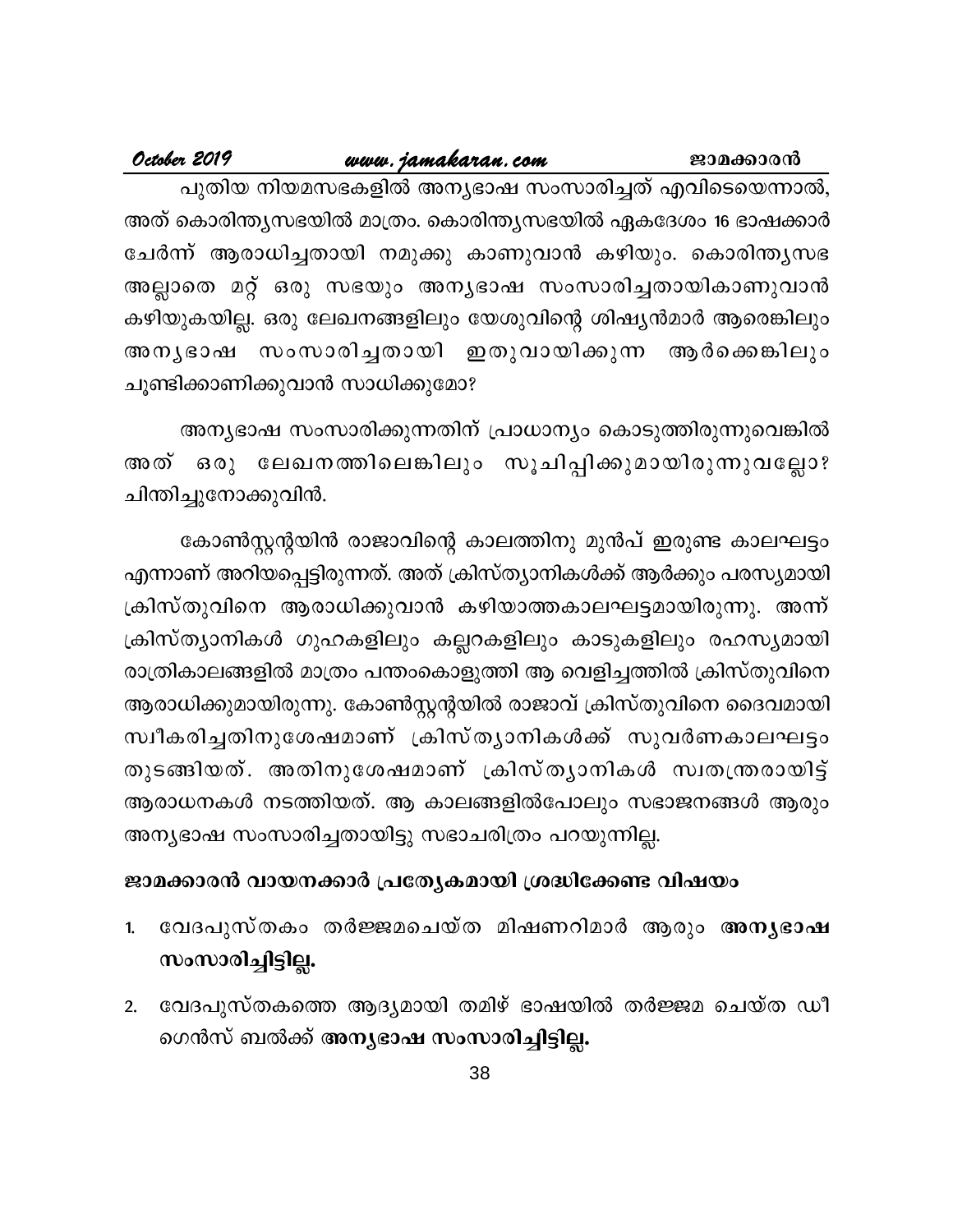### <u>www.jamakaran.com</u>

October 2019

- ഇൻഡ്യയിലെ വിവിധഭാഷകളിൽ വേദപുസ്തകം തർജ്ജമ ചെയ്ത വില്യം കേറിയും അനൃഭാഷ സംസാരിച്ചിട്ടില്ല.
- മലയാള ഭാഷയിൽ വേദപുസ്തകത്തെ ആദ്യമായി തർജമ ചെയ്ത റവ. 4. ഗുണ്ടർട്ട് അവർകളും അന്യഭാഷ സംസാരിച്ചിട്ടില്ല.
- ക്രിസ്തുവിനുവേണ്ടി രക്തസാക്ഷിത്വം വരിച്ച ഒരു വ്യക്തികളും അനൃഭാഷ 5. സംസാരിച്ചിട്ടില്ല.
- ഈ മിഷണറിമാരാൽ തർജ്ജമ ചെയ്യപ്പെട്ട വേദപുസ്തകത്തെയാണ് ഇന്ന് 6. പെന്തെക്കോസ്തു സഭക്കാരും ഉപയോഗിക്കുന്നത്. പക്ഷേ, ഈ മിഷണറിമാർ ആരും സംസാരിക്കാത്ത അന്യഭാഷ ഇവരുടെ വായിൽ നിന്നും മാത്രം എങ്ങനെ വരുന്നു.

### ഇപ്പോഴത്തെ പെന്തെക്കോസ്തുസഭ അന്യഭാഷ എങ്ങനെ സംസാരിച്ചു? എപ്പോൾ മുതൽ സംസാരിക്കുവാൻ തുടങ്ങി

1901 –ാം വർഷം അമേരിക്കയിൽ ഒരു ആൾനൈറ്റ് പ്രയർ നടത്തപ്പെട്ടു. അതിൽ പ്രാർത്ഥനാസമയത്ത് വാദ്യഘോഷങ്ങൾക്കിടയിൽ ഒരു പെൺകുട്ടി വായ് കുഴഞ്ഞ് സംസാരിക്കുന്നത് മറ്റുള്ളവർ കേൾക്കുവാൻ ഇടയായി. അത് കേട്ടവർ ഒരുപക്ഷേ, ഇതു തന്നെ ആയിരിക്കും ആദിമ അപ്പോസ്തലൻമാർ സംസാരിച്ച ഭാഷ സംസാരിച്ചു എന്ന് തമ്മിൽ തമ്മിൽ സംശയിച്ചു സംസാരിച്ചു.

പ്രാർത്ഥനയിൽ പാട്ടുപാടുമ്പോൾ, കൂട്ടായ് മാകൂട്ടങ്ങളിൽ പ്രാർത്ഥിക്കുമ്പോൾ ആവേശത്താൽ നാക്കുകുഴഞ്ഞ് സംസാരിക്കുമല്ലോ; അതിനെയാണ് അനൃഭാഷയെന്ന് അവർ പറഞ്ഞത്.

അന്നത്തെ കാലത്ത് ജോൺവെസ്ലി ആരംഭിച്ച മെഥഡിസ്റ്റ് ചർച്ച്, പ്രസ്ബിറ്റീരിയൻ ചർച്ച്, ആംഗ്ളിക്കൻ ചർച്ച്, ബാപ്റ്റിസ്റ്റ് ചർച്ച് തുടങ്ങിയ എല്ലാ സഭകളിലും മാനസാന്തര അനുഭവം ഉള്ള അനേകം പേർ ഉണ്ടായിരുന്നു.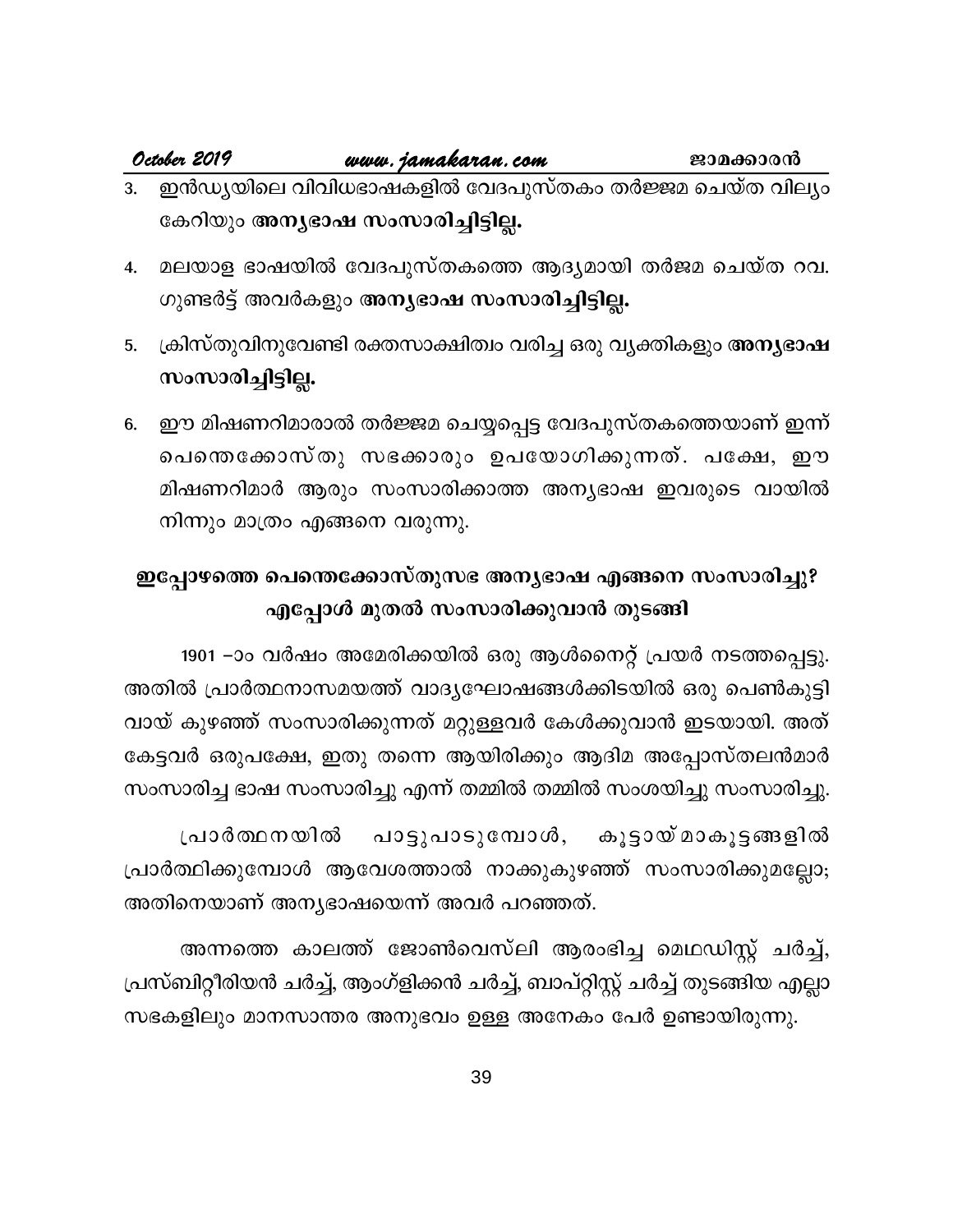### www.jamakaran.com

#### October 2019

#### മാനസാന്തരം ആകുന്നു സഭയ്ക്ക് അടിസ്ഥാനം.

ഈ സാഹചര്യത്തിൽ അമേരിക്കയിൽ മുകളിൽ പറഞ്ഞ പെൺകുട്ടി വായ്കുഴഞ്ഞ് സംസാരിച്ചത് അന്യഭാഷയെന്ന് അവളുടെ സഭക്കാർ മറ്റുള്ളവരെ എല്ലാവരേയും അറിയിച്ചു. മറ്റുള്ള സഭകളിൽ നിന്നും തങ്ങളെ പ്രത്യേകമായി വേർതിരിച്ചു കാണിക്കുവാൻ ഈ ഭാഷയെ അവർ പ്രയോജനപ്പെടുത്തി. അതേ അമേരിക്കയിൽ ഇവരുടെ സഭയിൽ തന്നെ, വേറെ ചിലരും യൂവാക്കളും യുവതികളും നാവുകുഴച്ച് കൈയടിച്ച് പാട്ടുപാടിയത് അവർക്ക് ഉൽസാഹമായി. അത് അവരുടെയിടയിൽ ആവേശം ഉണർത്തി. അത് അവർക്ക് വൃത്യാസമായ സന്തോഷത്തെ ഉണ്ടാക്കി. അത് കണ്ട് മറ്റുള്ള സഭക്കാരും ഇത്തരം ഭാഷ സംസാരിക്കുവാൻ ശ്രമിച്ചു. അങ്ങനെ അവരും നാവുകുഴച്ച് സംസാരിക്കുവാൻ തുടങ്ങി. ഈ സംഭവം ഒരു കാട്ടുതീ പോലെ അമേരിക്ക മുഴുവൻ ചെയ്തു. പാട്ടും ഉച്ചത്തിലുള്ള സ്തോത്രസ്വരങ്ങളും വ്യാപിക്കുകയും വാദൃഘോഷങ്ങളുടെ ധ്വനികളും ചേർന്ന് അവരെ ആവേശത്തിന്റെ കൊടുമുടിയിൽ കയറ്റി. അവരെല്ലാം വേഗത്തിൽ പാടി, തുള്ളിച്ചാടി, നൃത്തം ചെയ്ത്, ഹല്ലേലൂയ്യ സ്തോത്രം പറഞ്ഞ് ആവേശത്തിൽ മുഴുകി. ഇങ്ങനെയുള്ള ആവേശവും ആർഭാടവും നിറഞ്ഞ ഒരുയുവജനതയുടെ എണ്ണം സഭയിൽ നാൾക്കുനാൾ കൂടി വന്നു. ഇങ്ങനെയുള്ള നാവുകുഴച്ചിലും, പാട്ടും, പ്രാർത്ഥനയും തുള്ളിച്ചാട്ടവും നടത്തുന്ന സഭയായി പെന്തേക്കോസ്ത് സഭ രൂപപ്പെട്ടു.

പെന്തേക്കോസ്ത് എന്ന ഈ പേര് ഇവർ തങ്ങളുടെ സഭയ്ക്ക് വയ്ക്കുവാനുള്ള കാരണം, അപ്പൊ.പ്രവൃ. 2–ാം അദ്ധ്യായത്തിൽ, ആദ്യ അപ്പോസ്തലൻമാർ പെസഹാ പെരുന്നാളിന്റെ 50–ാം ദിവസം യരുശലേമിലെ മാളിക മുറിയിൽ കൂടിയിരുന്നപ്പോൾ പരിശുദ്ധാത്മാവിനാൽ നിറയപ്പെട്ടവരായി ഓരോരുത്തരും പലഭാഷകളിൽ സംസാരിക്കുവാൻ തുടങ്ങി. അതായത് ഒരു വായിൽ നിന്നും പലഭാഷകളാണ് പുറത്തേക്ക് വന്നത്. അതാണ് ഇവർ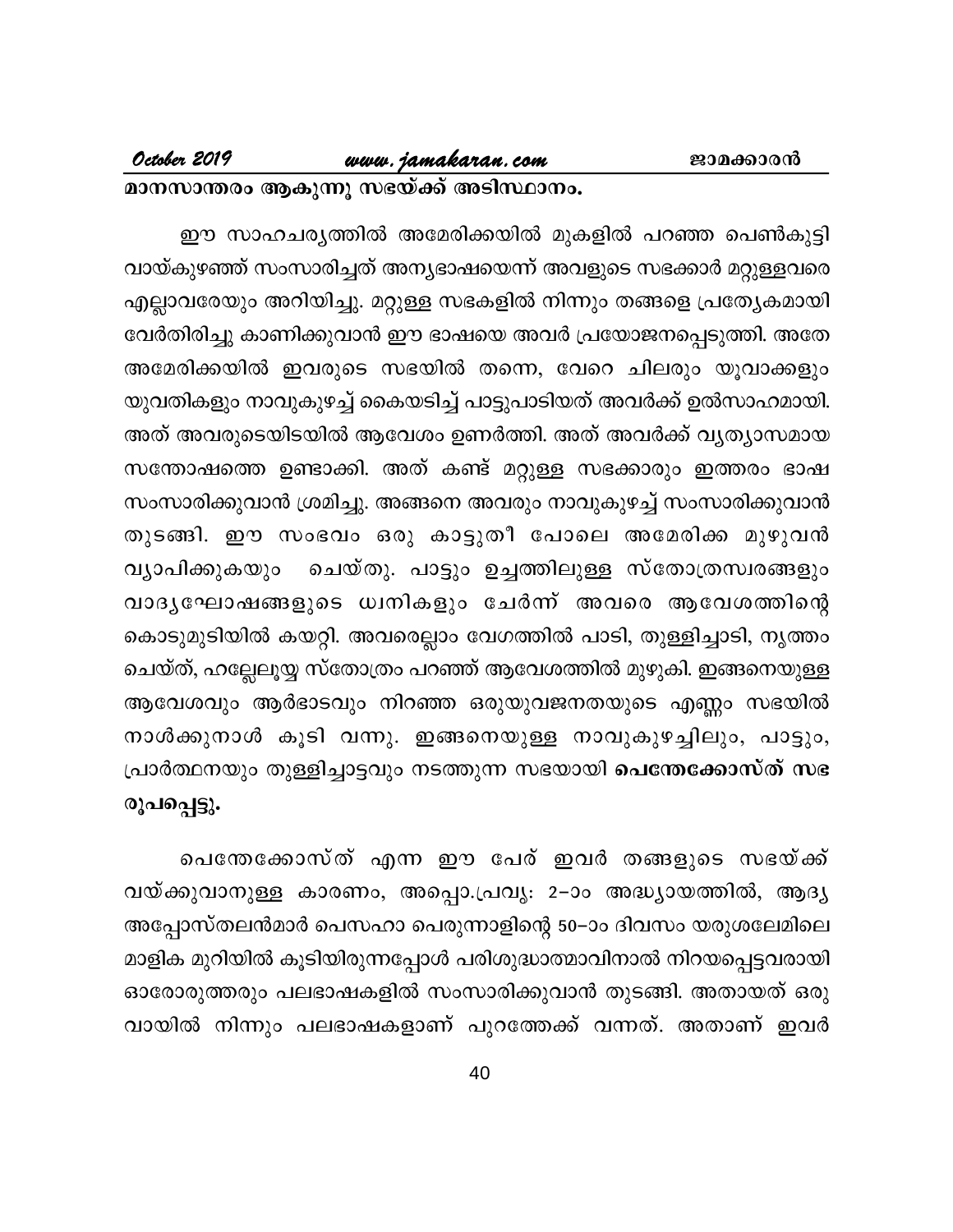### <u>www.jamaka</u>ran.com

October 2019

തങ്ങളുടെ സഭക്ക് പ്രത്യേകമായ അടയാളമാക്കി പെസഹാപെരുന്നാളിന്റെ 50–ാം ദിവസമായ **പെന്തെക്കോസ്ത്** എന്ന പേർ തന്നെ തങ്ങളുടെ സഭയ്ക്ക് പേരായി വിളിച്ചറിയിച്ചത്. നാവുകുഴഞ്ഞ് ശരീരത്തെ വിറപ്പിച്ച് നടത്തിയ ചേഷ്ഠകൾ ശരീരത്തെ മാത്രമാണ് സന്തോഷപ്പെടുത്തിയത്. എന്നാൽ അത് ആത്മാവിനെ സന്തോഷപ്പെടുത്തിയിട്ടില്ല.

### പരിഭാഷയ്ക്ക് പ്രത്യേക ആൾ

പെന്തെക്കോസ്ത് സഭകളിൽ കൺവെൻഷൻ നടക്കുമ്പോൾ സായിപ്പൻമാരും, ഹിന്ദി, തെലുങ്ക് സംസാരിക്കുന്നവരും ഈ യോഗങ്ങളിൽ സംസാരിക്കുവാൻ വരും. ഇവരുടെ പ്രസംഗങ്ങളെ പരിഭാഷപ്പെടുത്തുവാൻ പുറത്തുനിന്നും ആൾക്കാരെ കൂട്ടിക്കൊണ്ടുവരും. ഞങ്ങൾ പരിശുദ്ധാത്മാവ് നിറഞ്ഞവരാണ്. അന്യഭാഷയിൽ സംസാരിക്കുന്നവരാണ് എന്നെല്ലാം പറഞ്ഞ് നിഗളിക്കുന്ന ഇവർ തർജ്ജമ ചെയ്യുവാൻ പുറത്തു നിന്നും എന്തിനാണ് ആളെ കൊണ്ടു വരുന്നത്. സഭാവിശ്വാസികളോ സഭാ പാസ്റ്റർമാരോ ഇത് എന്തുകൊണ്ട് തർജ്ജമ ചെയ്യുന്നില്ല ? ഈ ചോദ്യത്തെ ഇത് വായിക്കുന്ന നിങ്ങൾ പെന്തെക്കോസ്ത് സഭാ പാസ്റ്റർമാരോട് ചോദിച്ച്, അവരുടെ മറുപടി എന്താണെന്ന് എന്നെ അറിയിക്കണം.

അങ്ങനെ ഇവർക്കാർക്കും മറ്റുള്ളവരുടെ ഭാഷയെ തർജ്ജമ ചെയ്യുവാൻ സാധിക്കുന്നില്ല എന്നുപറയുമെങ്കിൽ, ഇതുവരെയും ഇവർ സംസാരിച്ച ഭാഷ വ്യാജമാണ് എന്ന് നമുക്ക് മനസ്സിലാക്കുവാൻ സാധിക്കും.

### വേദത്തിൽ അന്യഭാഷസംസാരിച്ച ജാതികൾ

എഫെസ്യസഭയ്ക്ക് പൗലോസ് അപ്പൊസ്തലൻ ലേഖനം എഴുതുമ്പോൾ, നിങ്ങൾ വചനം കേട്ട് മാനസാന്തരപ്പെട്ട് വിശ്വാസികൾ ആയപ്പോൾ വാഗ്ദത്തം ചെയ്യപ്പെട്ട പരിശുദ്ധാത്മാവിനാൽ മുദ്രയിടപ്പെട്ടിരിക്കുന്നുവെന്ന് എഴുതി ഉറപ്പാക്കുന്നു. (എഫെ:1:13) എന്തുകൊണ്ടാണ് പൗലോസ് അപ്പോസ്തലൻ ആ വചനത്തെവീണ്ടും ഉറപ്പാക്കുന്നത്? കാരണം, പരിശുദ്ധാത്മാവ് അവരുടെ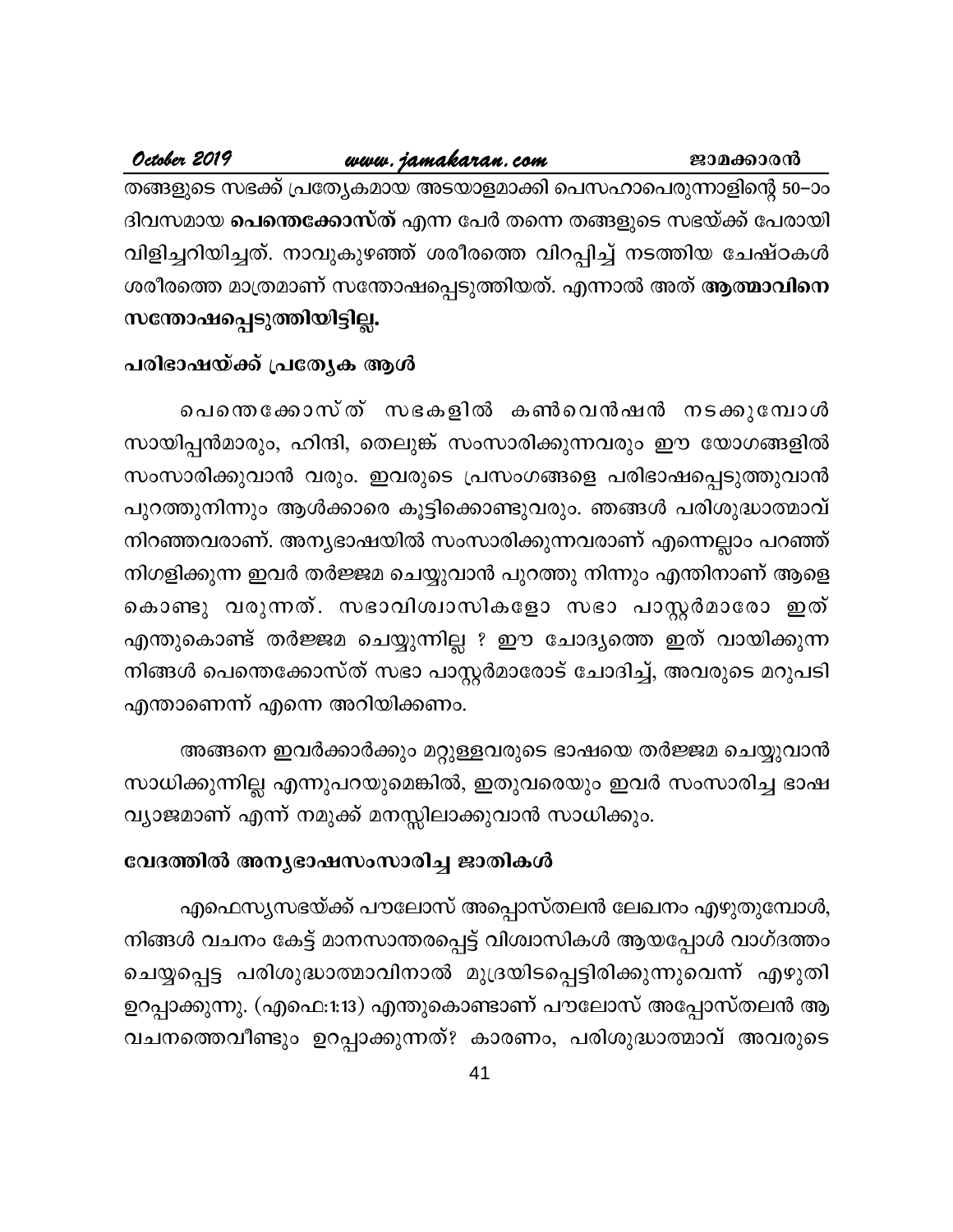| October 2019             | www.jamakaran.com | ജാമക്കാരൻ                                                           |
|--------------------------|-------------------|---------------------------------------------------------------------|
|                          |                   | ഉള്ളിൽ വന്നത് അവർ പോലും അറിഞ്ഞിട്ടില്ല. ഒരുപക്ഷേ, പുറമെ             |
|                          |                   | അടയാളങ്ങൾ എന്തെങ്കിലും കണ്ടിരിക്കുമെങ്കിൽ സഭാജനങ്ങൾ അത്             |
|                          |                   | അറിഞ്ഞിരിക്കും. പൗലോസ് അപ്പോസ്തലൻ പറഞ്ഞതിനുശേഷമാണ്                  |
|                          |                   | സഭാജനങ്ങൾ അത് മനസ്സിലാക്കിയത്. നിങ്ങളിലുള്ള ആത്മാവിനെ നിങ്ങൾ        |
|                          |                   | തന്നെ അറിയുമല്ലോയെന്ന് റോമാ ലേഖനത്തിൽ 1 യോഹ. 2:27 ൽ അഭിഷേകം         |
|                          |                   | നിങ്ങളിൽ സ്ഥിരമായിരിക്കുന്നത് നിങ്ങളോട് ആരും ഉപദേശിക്കേണ്ടതില്ലല്ലോ |
| എന്ന് എഴുതിയിരിക്കുന്നു. |                   |                                                                     |

- പരിശുദ്ധാത്മാവിന്റെ നിറവിന് അന്യഭാഷ **ബാഹ്യമായ അടയാളമായി** 1. വേദപുസ്തകത്തിൽ ഒരിടത്തും രേഖപ്പെടുത്തിയിട്ടില്ല.
- പരിശുദ്ധാത്മാവിന്റെ അടയാളത്തെ അന്യഭാഷയിൽ കാണുവാൻ  $2.$ കഴിയുകയില്ല. അവനാൽ പ്രാപിച്ച അഭിഷേകം നിങ്ങളിൽ വസിക്കുന്നു; ആരും നിങ്ങളെ ഉപദേശിപ്പാൻ ആവശ്യമില്ല. (1യോഹ:2:27).
- പരിശുദ്ധാത്മാവിന്റെ ഫലങ്ങൾ (ഗലാ:5:22). ഇവിടെ പറയുന്ന ഫലം എന്നത് 3. സ്വഭാവത്തെയാണ് ചൂണ്ടിക്കാണിക്കുന്നത്. മൂലഭാഷയിൽ ഫലം എന്നതിനെ അടയാളമായിട്ടും സൂചിപ്പിച്ചിരിക്കുന്നു. വെറും ശബ്ദം കൊണ്ടു മാത്രം പരിശുദ്ധാത്മാവിനെ കാണിക്കുവാൻ ശ്രമിക്കരുത്. ഒരു മനുഷ്യന്റെ സ്വഭാവവും സാക്ഷ്യവും ദൈവത്തെ സന്തോഷിപ്പിക്കും.

എഫേസൃപട്ടണവിശ്വാസികൾ, കൊർന്നല്യോസ് കുടുംബക്കാർ ഇവർ രണ്ടു കൂട്ടർക്കും വേണ്ടി പത്രോസ് പ്രാർത്ഥിച്ചപ്പോൾ, അന്യഭാഷയിലും ആവേശവർത്തമാനത്തിലും സംസാരിച്ചതായി രേഖപ്പെടുത്തിയിട്ടുണ്ട്. ഇതിന്റെ പ്രധാനകാരണം, ഇവരെല്ലാവരും യഹൂദൻമാരല്ലാത്ത ജാതികളാണ്. ഇവർ സംസാരിച്ച ഭാഷ പത്രോസിനും മറ്റു യഹൂദാജാതി ശിഷ്യൻമാർക്കും മാത്രം അടയാളമായി കൊടുക്കപ്പെട്ടു. കാരണം, പരിശുദ്ധാത്മാവ് യഹൂദൻമാർക്കു മാത്രമാണ് എന്നും ജാതികൾക്ക് അല്ലാ എന്നും ഉള്ള ഒരു മിഥ്യാധാരണ അവർക്കിടയിൽ ഉണ്ടായിരുന്നു. അതുകൊണ്ടാണ് പത്രോസിനെ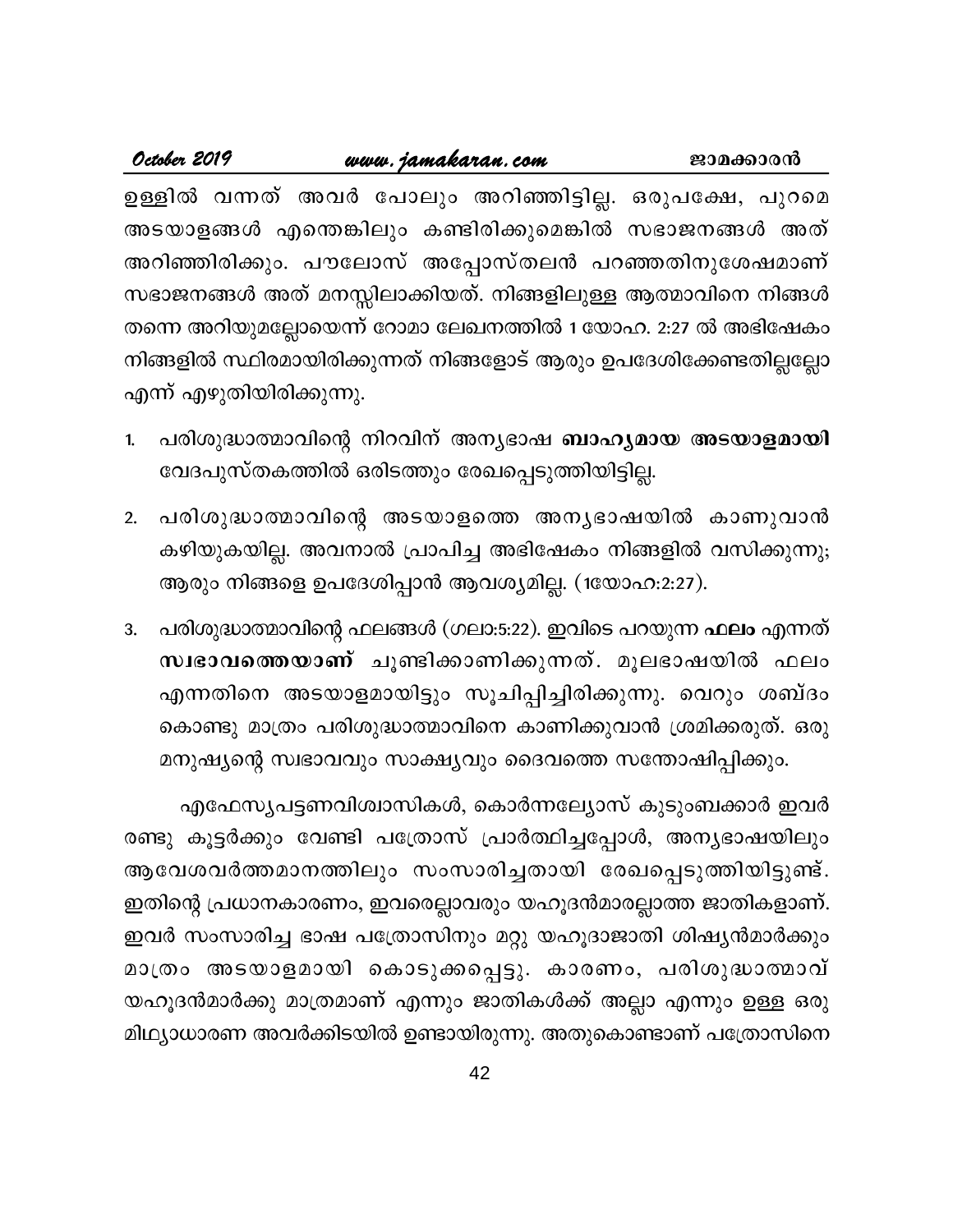| October 2019                 | www.jamakaran.com                                                    | ജാമക്കാരൻ |
|------------------------------|----------------------------------------------------------------------|-----------|
|                              | പ്രാർത്ഥിക്കുവാൻ ക്ഷണിച്ചപ്പോൾ അവൻ വരുവാൻ ഇഷ്ടപ്പെട്ടിട്ടില്ല.       |           |
|                              | ജാതികൾക്കും പരിശുദ്ധാത്മാവ് ഉണ്ട് എന്ന് ഉറപ്പിക്കുവാൻ വേണ്ടി പത്രോസ് |           |
|                              | പ്രാർത്ഥിച്ചപ്പോൾ ഇവർ (ജാതികൾ) അനൃഭാഷയിൽ സംസാരിച്ചു. <b>ഈ</b>        |           |
| ഏർപ്പാട് കർത്താവാണ് ചെയ്തത്. |                                                                      |           |

ഈ വിഷയത്തിൽ മറ്റൊരുകാര്യം കൂടി മനസ്സിലാക്കണം. ജാതികൾ അനൃഭാഷയിൽ സംസാരിച്ചു പ്രവചനം പറഞ്ഞു എന്നാണ് എഴുതിയിരിക്കുന്നത്. പ്രവചനം എന്നാൽ കർത്താവിന്റെ വാക്ക്, പ്രവാചകൻ എന്നുപറഞ്ഞാൽ കർത്താവിന്റെ വാക്കിനെ അറിയിക്കുന്നവൻ എന്നാണ് അർത്ഥം. ഈ രണ്ടുസ്ഥലത്തും സംസാരിച്ച അന്യഭാഷ, ക്രിസ്തീയസഭയ്ക്ക് ആവശ്യം എന്നുപറയുന്നത് തെറ്റാണ്. ദൈവത്തിന് ലോകത്തിലുള്ള സകലഭാഷയും മനസ്സിലാകുമ്പോൾ, എന്തുകൊണ്ടാണ് നിനക്കറിയാത്ത ഒരു പുതിയ ഭാഷയെ കർത്താവ് നിന്റെ വായിൽ കൊടുക്കുന്നത് ? അങ്ങനെ അവൻ ഒരിക്കലും കൊടുക്കത്തില്ല.

### കർത്താവ് മനുഷ്യനോട് സംസാരിക്കുവാൻ ഇഷ്ടപ്പെടുന്നു.

പഴയനിയമകാലത്തിൽ കർത്താവ്  $@mod52$ മനുഷൃരോട് സംസാരിക്കുകയല്ല, പ്രവാചകൻമാർ മുഖാന്തിരമാണ് സംസാരിക്കുന്നത്. പക്ഷേ, പുതിയ നിയമകാലത്തിൽ കർത്താവ് മനുഷ്യനോട് സംസാരിച്ചതായി വചനത്തിൽ കാണപ്പെടുന്നു. ഓരോരോ മനുഷ്യനും ഏതുഭാഷയിൽ സംസാരിക്കുന്നുവോ അതേ ഭാഷയിലാണ് ദൈവം നമ്മോടു സംസാരിക്കുന്നത്.

പൗലോസ് അപ്പൊസ്തലൻ തന്റെ സാക്ഷ്യം പറയുമ്പോൾ കർത്താവ് ആദ്യപ്രാവശ്യം തന്നോടു സംസാരിച്ച സംഭവത്തെ വിവരിച്ചു പറയുന്നു. ഞാൻ നിലത്തു വീണപ്പോൾ ...... മുള്ളിന്റെ നേരെ ഉതെക്കുന്നതു നിനക്കു വിഷമം ആകുന്നു എന്നു <mark>എബ്രായഭാഷയിൽ</mark> എന്നോടു പറയുന്നോരു ശബ്ദം ഞാൻ കേട്ടു. (അപ്പൊ: 26:14). നാം ഏതുഭാഷയിൽ സംസാരിക്കുന്നുവോ അതേ ഭാഷയിൽതന്നെ നമ്മോടു സംസാരിക്കുവാനാണ് കർത്താവ് ആഗ്രഹിക്കുന്നത്.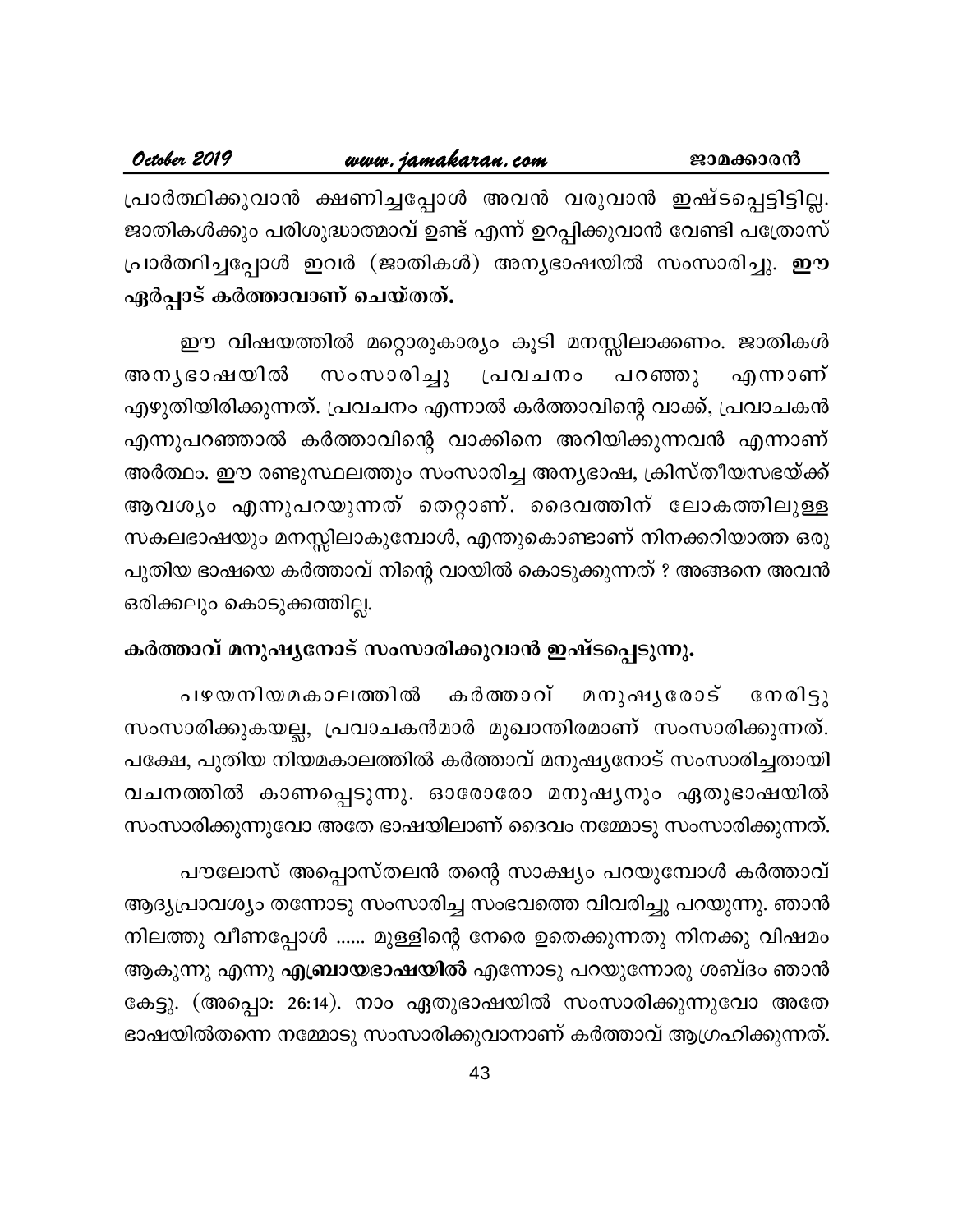#### October 2019 www.jamakaran.com ജാമക്കാരൻ അങ്ങനെ ദൈവം തന്നെ ആഗ്രഹിക്കുമ്പോൾ പെന്തെക്കോസ്തുസഭക്കാർ എന്തിനാണ് ഇക്രബല, ശുക്രബല എന്ന് മനസ്സിലാകാത്ത ശബ്ദങ്ങളാൽ ദൈവത്തോട് സംസാരിക്കുന്നു എന്ന് വ്യാജം പറയുന്നത്.

#### കഴുത സംസാരിച്ച ഭാഷ. സംഖ്യ 22:26

പ്രവാചകരിൽ ഒരാൾ ദൈവത്തിന് ഇഷ്ടമില്ലാത്ത വഴിയിൽ ഒരു കഴുതപ്പുറത്ത് കയറി യാത്ര ചെയ്തപ്പോൾ കർത്താവ് അവന് മുന്നറിയിപ്പ് നൽകുവാൻവേണ്ടി കഴുതയുടെ വായ് ഉപയോഗിച്ച് പ്രവാചകനോട് സംസാരിച്ചു. വചനം ഇങ്ങനെ പറയുന്നു, കർത്താവ് കഴുതയുടെ വായ തുറന്നു. തന്റെ മേൽ ഇരിക്കുന്ന ബിലെയാമിനോട് കർത്താവ് പറയുവാൻ ഭാഷയിൽ സംസാരിച്ചതായി പറഞ്ഞവിഷയത്തെ എബ്രായ രേഖപ്പെടുത്തിയിരിക്കുന്നു.

മൃഗങ്ങൾ തമ്മിൽ തമ്മിൽ സംസാരിക്കുമ്പോൾ അതിനായിട്ടുള്ള മൃഗഭാഷ ഉണ്ട്. പക്ഷേ, ഇവിടെ കഴുത തന്റെ ഭാഷയായ മൃഗഭാഷയിൽ സംസാരിക്കാതെ, തന്റെ യജമാൻ സംസാരിക്കുന്ന എബ്രായ ഭാഷയിൽ വ്യക്തമായി സംസാരിച്ച് മുന്നറിയിപ്പ് നൽകി.

ഒരു കഴുത മനുഷ്യനോട്, മനുഷ്യഭാഷയിൽ സംസാരിക്കുമ്പോൾ പെന്തെക്കോസ്ത് സഭക്കാരും പാസ്റ്റർമാരും മാത്രം ഞങ്ങൾ ദൈവത്തോടാണ് സംസാരിക്കുന്നത് എന്ന് കള്ളം പറഞ്ഞ് പ്രാർത്ഥനയിൽ അന്യഭാഷ എന്ന പേരിൽ നാവു കുഴച്ച് സംസാരിക്കുന്നത്, അർത്ഥമില്ലാത്ത വർത്തമാനങ്ങളല്ലേ. അഞ്ച് അറിവുള്ള മൃഗമായ കഴുതയുള്ള ജ്ഞാനം പോലും ആറ് അറിവുള്ള മനുഷ്യരായ ഈ പ്രത്യേക സഭക്കാർക്ക് ഇല്ലാതെ പോയത് ഓർത്ത് മനസ്സിൽ വിഷമം തോന്നുന്നു.

അതുപോലെ തന്നെ, അപ്പൊ.പ്രവ:2–ാം അദ്ധ്യായത്തിൽ മാളികമുറിയിൽ ഉണ്ടായിരുന്ന 126 പേരും തങ്ങളുടെ വായ് തുറന്നപ്പോൾ പരിശുദ്ധാത്മാവ് ഒരുവായ് വഴിയായി പലഭാഷകളിൽ സംസാരിച്ചു. ഇവിടെ ശ്രദ്ധിക്കേണ്ടകാര്യം,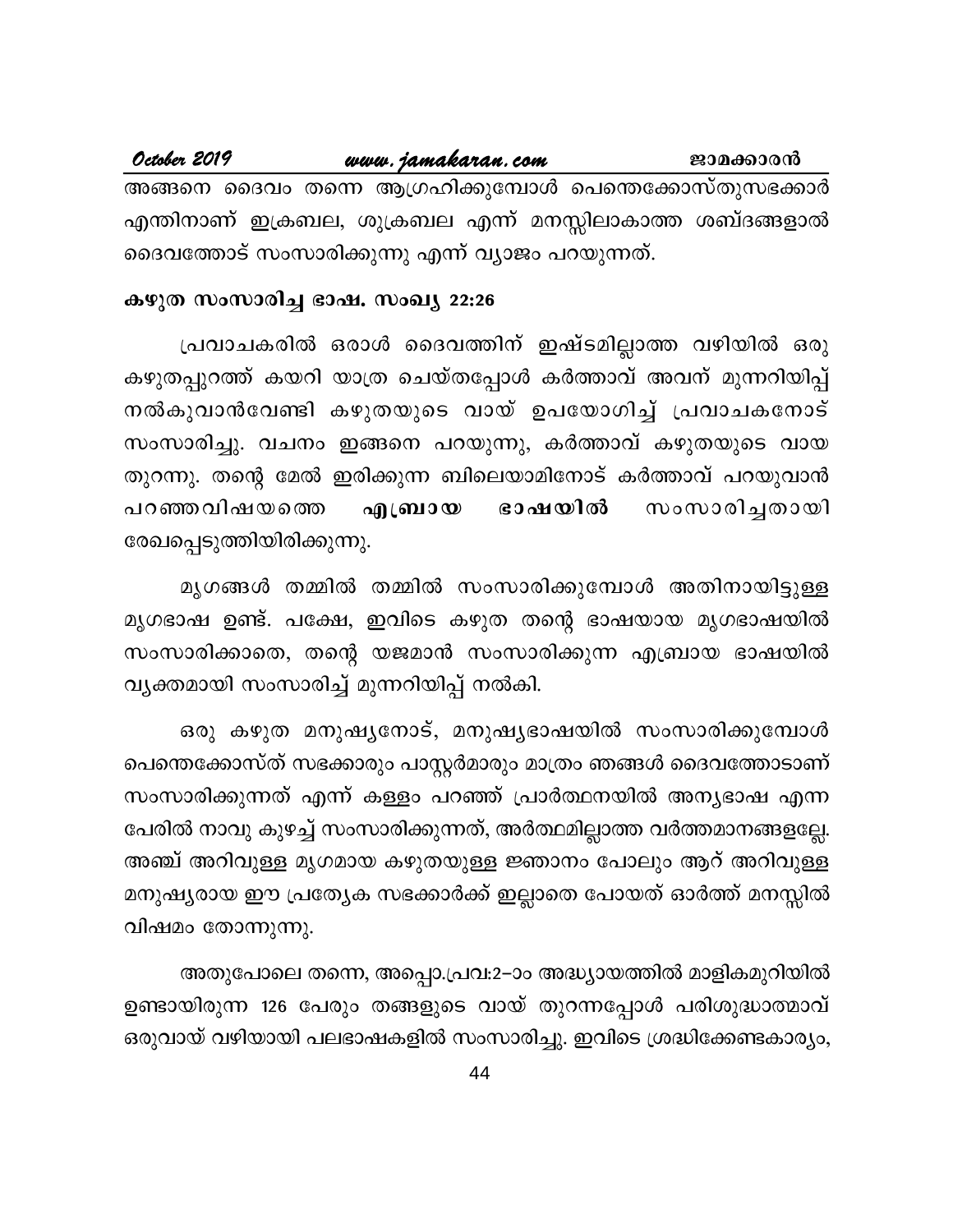ആ മാളികമുറിയിൽ ഉണ്ടായിരുന്ന എല്ലാ ഭാഷക്കാർക്കും അവരവരുടെ ഭാഷകളിൽ മനസ്സിലായി. വചനം പറയുന്നു, അത് കേട്ട് അവർ ആശ്ചര്യപ്പെട്ടു, ഇവരെല്ലാം ഗലീലക്കാരല്ലേ? നമ്മുടെ മാതൃഭാഷ ഇവർക്ക് എങ്ങനെ അറിയാം എന്നു പറഞ്ഞ് ആശ്ചര്യപ്പെട്ടതായി വേദപുസ്തകം രേഖപ്പെടുത്തുന്നു.

അതേ രീതിയിലാണ് കർത്താവ് കഴുതയുടെ വായ് തുറന്ന് എബ്രായ ഭാഷയിൽ പ്രവാചകനോട് സംസാരിച്ച് മുന്നറിയിപ്പ് നൽകിയത്.

കൂടുതൽ കാര്യങ്ങൾ തുടർന്നുള്ള മാസികയിൽ നിങ്ങൾക്കു വായിക്കാം.

അന്യഭാഷയെ സംബന്ധിച്ചുള്ള പ്രധാന വിഷയങ്ങൾ നിങ്ങൾക്ക് തുടർന്ന് അടുത്തലക്കം ജാമക്കാരനിൽ വായിക്കാം.

## **ONLINE BANKING**

### **BANK ACCOUNT NUMBERS:**

### Dr. M.G.E. PUSHPARAJ

**SALEM - 636 005. INDIA** 

**STATE BANK OF INDIA (SALEM-1970)** 

A/C No: 10764116842

SWIFT CODE - SBININBB637-10764116842

IFSC CODE - IFSC SBIN0001970 -10764116842

**CANARA BANK - SALEM** (SURAMANGALAM BRANCH)

A/C No: 1219101013622.

SWIFT CODE - CNRB0001219 -1219101013622.

IFSC CODE - IFSC CNRB0001219-1219101013622.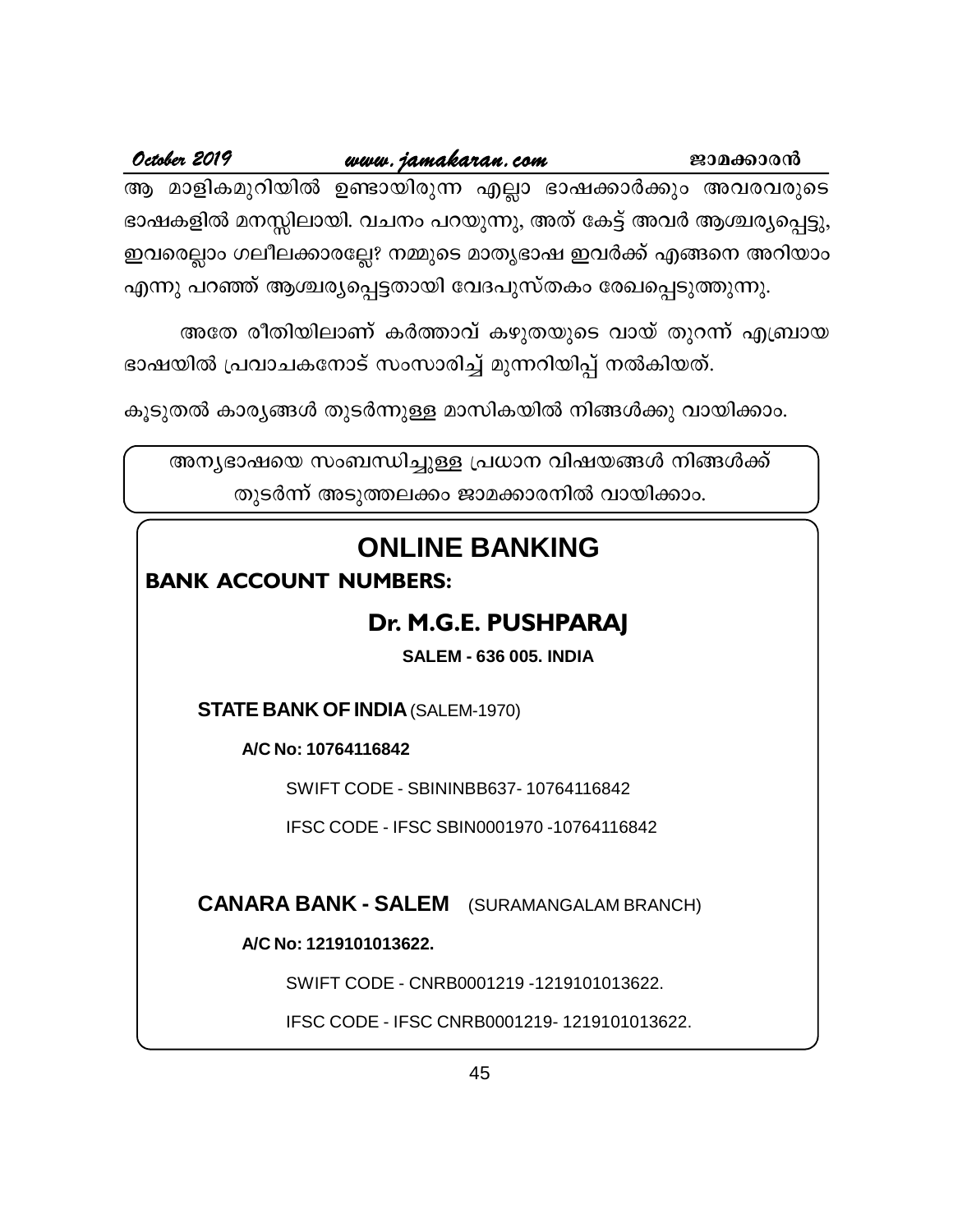### വിദേശ വായനക്കാരുടെ ശ്രദ്ധയ്ക്ക്

2019 ജൂൺ, ജൂലായ്, ആഗസ്റ്റ് ഈ മൂന്നുമാസ ജാമക്കാരൻ മാസിക അയയ്ക്കുവാൻ സാധിക്കാതെപോയി. ആർക്കും വിദേശത്തുള്ള ഇൻഡൃയിലുള്ള എല്ലാവർക്കും ഒരു മാസവും മുടങ്ങാതെ മാസിക അയയ്ക്കുവാൻ സാധിച്ചു. 2019 സെപ്തംബർ മാസത്തിൽ, ഈ മൂന്നുമാസത്തെ മാസികകളും ഒരുമിച്ച് ഒരു കവറിൽ AIR MAIL പോസ്റ്റിൽ അയച്ചിട്ടുണ്ട്. തുടർച്ചയായി രണ്ടുമൂന്നു മാസങ്ങൾ മാസികകൾ ലഭിക്കാതെ വന്ന ചില വിദേശവായനക്കാർ, ഡോ. പുഷ്പരാജ് മരിച്ചുപോയോ, അതോ രോഗശയ്യയിൽ ആയിപ്പോയോ, കഴിഞ്ഞ 3 മാസമായി ഡോക്ടറെക്കുറിച്ചുള്ള വിവരങ്ങളൊന്നും അറിയുവാൻ കഴിയുന്നില്ലായെന്നുള്ള വിവരങ്ങൾ ഫോണിൽക്കൂടി എന്റെ ഭാര്യയോട് ചോദിച്ചുവെന്ന് ഞാൻ അറിഞ്ഞു. ഇങ്ങനെ മനോവ്യസനത്തോടും എന്നോടുള്ള കരുതലോടുംകൂടി എന്നെ അന്വേഷിച്ച എല്ലാ വിദേശ ജാമക്കാ രൻ വായനക്കാർക്കുവേണ്ടിയും ദൈവത്തെ സ്തുതിക്കുന്നു.

### കർത്താവ് ജീവിക്കുന്നു. അതുകൊണ്ട് ഞാനും ജീവിക്കുന്നു.

 $\Box$  ദൈവം എന്നെ സകല ആരോഗ്യത്തോടും ബലത്തോടും വഴിനടത്തിക്കൊ ണ്ടിരിക്കുന്നു. ഒരു ദിവസം പോലും തലവേദനയോ പനിയോ രോഗങ്ങളോ ഉണ്ടാകാതെ എന്നെ സംരക്ഷിച്ചുകൊണ്ടിരിക്കുന്ന ദൈവത്തിന് സകല മഹ ത്വവും സ്തുതിയും കരേറ്റുന്നു.

 $\Box$  വടക്കേ ഇൻഡ്യയിലെ പല ജില്ലകളിലും ഇൻഡ്യയിലെ കിഴക്ക് പടിഞ്ഞാറ് ഭാഗങ്ങളിലും ആയിരക്കണക്കിനു മൈലുകൾ സഞ്ചരിച്ചുകൊണ്ട്, അവി ടെയുള്ള മലമ്പ്രദേശങ്ങളിൽ ജീപ്പിലും, കാറിലും ചിലയിടങ്ങളിൽ മൈലു കളോളം നടന്നും ദൈവവേല ചെയ്ത് മടങ്ങിവന്നു. ഓരോ ജില്ലകളിലും കടന്നുചെല്ലുമ്പോൾ അവിടങ്ങളിൽ വൈറസ് ബാധിച്ച് രോഗശയ്യയിലായ അനേകരെ ഞാൻ കാണുകയുണ്ടായി. പക്ഷേ, ആ വൈറസുകളും കൃമി കളും എന്നെ തൊടാതെ കണ്ണിന്റെ കൃഷ്ണമണിപോലെകാത്ത എന്റെ ദൈവത്തിന് സകലവിധ സ്തുതി സ്തോത്രങ്ങളും അർപ്പിക്കുന്നു. എനി ക്കുവേണ്ടി പ്രാർത്ഥിച്ച എല്ലാവർക്കും നന്ദി.

നിങ്ങൾ എല്ലാവർക്കും വേണ്ടിയും നിങ്ങൾ അയച്ച എല്ലാ പ്രാർത്ഥ നാവിഷയങ്ങൾക്കു വേണ്ടിയും തുടർന്നും ഞാൻ പ്രാർത്ഥിക്കുന്നു.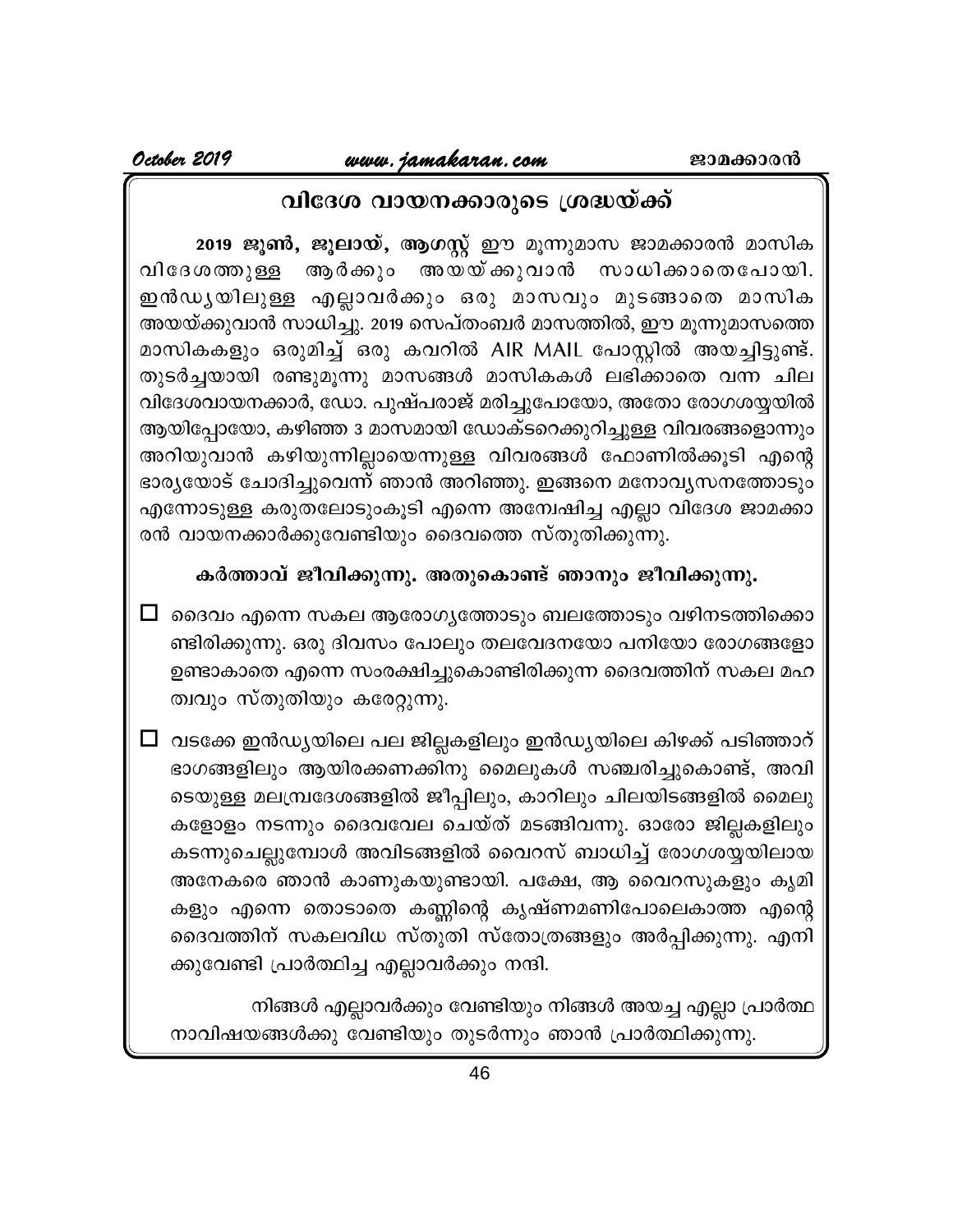### 50-ാം ജന്മവാർഷിക ആഘോഷം

1947-ാം വർഷം ഒക്ടോബർ മാസം ഡൽഹിയിലെ ബിർള മന്ദിരത്തിൽ വച്ച് ഗാന്ധിജിയുടെ 50-ാം ജന്മദിനവാർഷികം ആഘോഷിച്ചു. ആ ആഘോഷത്തിൽ നെഹ്റു, അന്നത്തെ ആഭ്യ ന്തരമന്ത്രി ശ്രീ. സർദാർ വല്ലഭഭായിപട്ടേൽ, അന്നത്തെ ഗവർണർ ജനറൽ മൗണ്ട് ബാറ്റൺ പ്രഭുവിന്റെ പത്നി തുടങ്ങിയവർ സംബ ന്ധിക്കുകയുണ്ടായി. അന്ന് ഇന്ത്യ - പാകിസ്താൻ വിഭജ നത്തെത്തുടർന്നുണ്ടായ കലഹങ്ങളും കൊള്ളയും തീ വെയ്പും തുടർന്നുകൊണ്ടിരുന്നു. അപ്പോൾ ഗാന്ധി അവർകൾ വളരെ ദുഃഖ ത്തോടെ എന്റെ രാജ്യം ഹിന്ദു മുസ്ലീം സംഘർഷങ്ങളാൽ കത്തിയ മർന്നുകൊണ്ടിരിക്കുമ്പോൾ എന്റെ ജന്മനാൾ ആരും ആഘോഷമാ ക്കേണ്ട. ദൈവമേ, ഒന്നുകിൽ ഈ തീയെ അണയ്ക്കുക. അല്ലെ ങ്കിൽ എന്നെ നിന്റെ അടുക്കലേയ്ക്ക് വിളിച്ചു കൊൾക എന്നു പറ ഞ്ഞപ്പോൾ ആ മന്ദിരം മുഴുവനും നിശബ്ദമായി. അതാണ് മഹാ ത്മാഗാന്ധി അവർകളുടെ അവസാന ജന്മദിന ആഘോഷം. അടുത്ത ജന്മദിനം ആഘോഷിക്കുവാൻ നാഥുറാം ഗോഡ്സെയും RSS സംഘ ടനയും അദ്ദേഹത്തെ അനുവദിച്ചില്ല.

# നന്ദി

Bank NEFT, MO, DD ആയി നല്കിയ കൂട്ടായ്മകൾ എല്ലാം ലഭിച്ചു. നിങ്ങളെഴുതിയ എല്ലാ വിഷയങ്ങൾക്കായും ഞാൻ പ്രാർത്ഥിക്കുന്നു. തുടർന്നും പ്രാർത്ഥിക്കും.